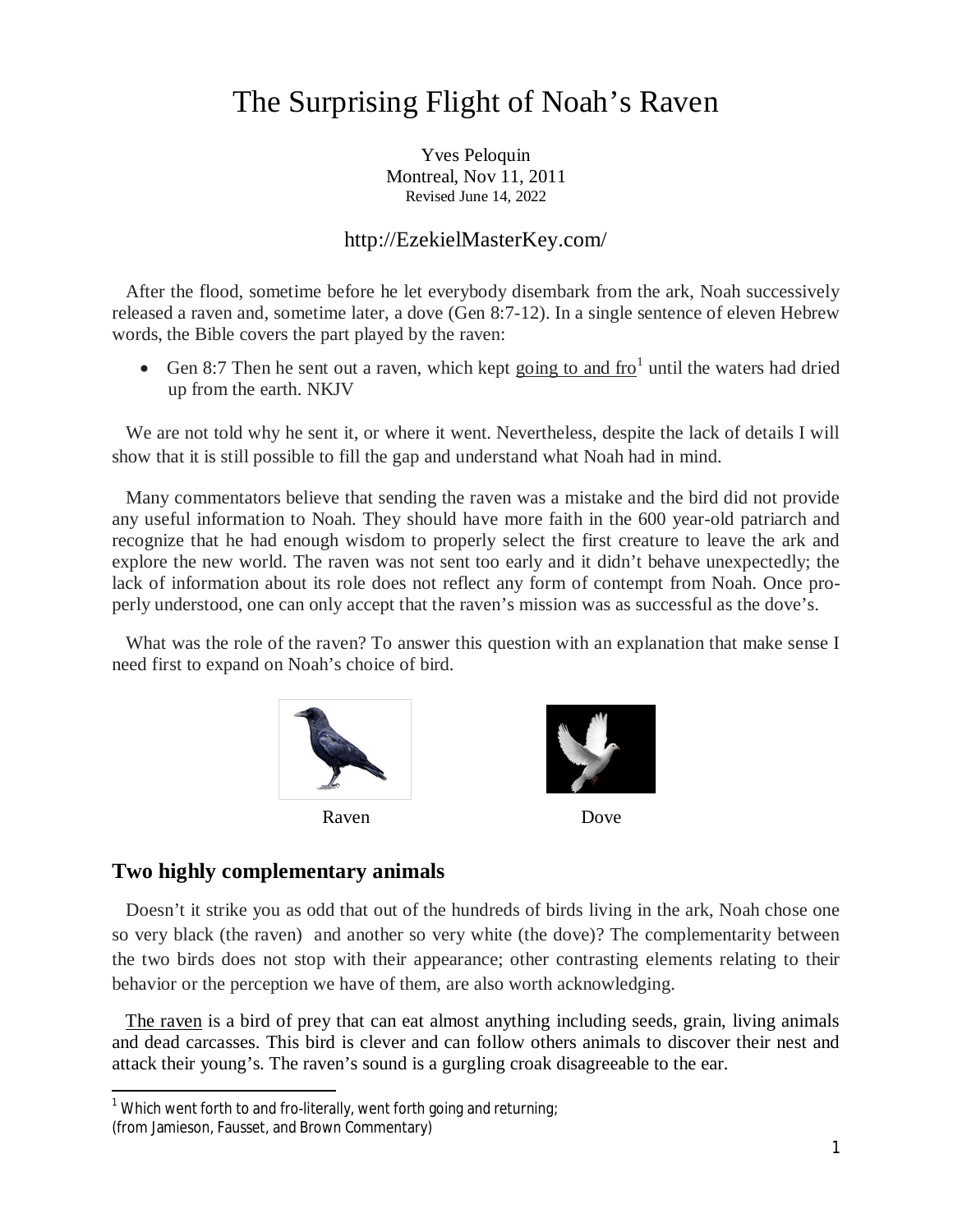The Bible describes the raven as detestable and unclean:

- Lev 11:13-15 These are the birds you are to detest and not eat because they are detestable: … any kind of raven, NIV
- Deut 14:11-14 You may eat any clean bird. But these you may not eat: ... any kind of raven, NIV

The dove however is a quiet and frail bird that feed exclusively from plants or seeds. The bible uses its characteristics in analogies:

It has a sweet voice

• Song  $2:14$  My dove  $\dots$  let me hear your voice; for your voice is sweet, NIV

but it is a weak bird

- Nah 2:7 Its slave girls moan like doves NIV
- Isa 59:11 we moan mournfully like doves. NIV

who is neither very intelligent or brave

- $\bullet$  Ps 74:19 Do not hand over the life of your dove to wild beasts; do not forget the lives of your afflicted people forever. NIV
- $\bullet$  Hos 7:11 "Ephraim is like a dove, easily deceived and senseless- NIV
- $\bullet$  Hos 11:11 They will come trembling like birds from Egypt, like doves from Assyria.

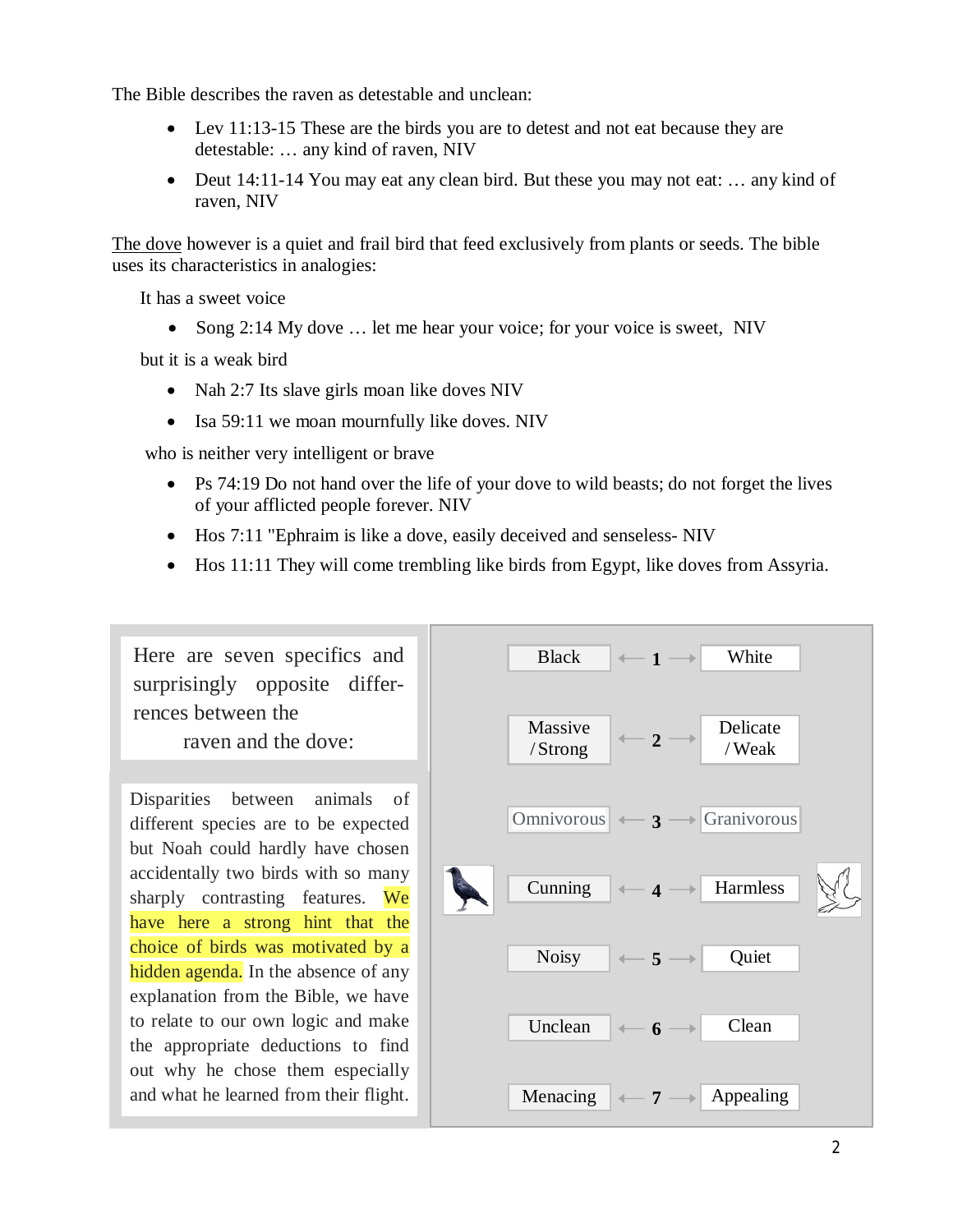## **God recreated the world**

 First, it is important to understand the environment in which the two birds operated. The flood was not a random cataclysm that happened without justification. At that time, the whole world had become so very corrupted that God had no choice but to wipe out everything from the face of the earth.

Destruction of all flesh

• Gen 6:7 So the LORD said, "I will destroy man whom I have created from the face of the earth, both man and beast, creeping thing and birds of the air, for I am sorry that I have made them." NKJV

Violence everywhere (Gen 6:13).

• Gen 6:13 And God said to Noah, "The end of all flesh has come before Me, for the earth is filled with violence through them; and behold, I will destroy them with the earth. NKJV

However, the flood was not exclusively an act of destruction; it was also an act of creation<sup>2</sup>. In each of the following eight points, the language used to describe the creation of the world (Gen 1) is strongly echoed in the language used to describe the flood (Gen 8).

| Gen<br>1:2  | and the Spirit [RUWACH] of God was<br>hovering over the waters                                               | $\mathbf{1}$   | God sent a wind [RUWACH]<br>over the earth [water].                                      | Gen<br>8:1         |
|-------------|--------------------------------------------------------------------------------------------------------------|----------------|------------------------------------------------------------------------------------------|--------------------|
| Gen<br>1:6  | to separate water from water                                                                                 | $\overline{2}$ | Springs of the deep and water<br>of Heaven are separated.                                | Gen<br>8:2         |
| Gen<br>1:9  | Water and land are separated                                                                                 | 3              | On the first day of the tenth month<br>tops of the mountains became visible.             | <b>Gen</b><br>8:4  |
| Gen<br>1:11 | Land produces vegetation                                                                                     | $\overline{4}$ | Dove came back with a leaf<br>(vegetation is appearing).                                 | Gen<br>8:11        |
| Gen<br>1:14 | Day and night, season                                                                                        | 5              | Summer, winter, day and night                                                            | <b>Gen</b><br>8:22 |
| Gen<br>1:20 | Creatures of the sea and winged bird                                                                         | 6              | Noah sent the raven and the dove.<br>(Creatures of the sea never)<br>disappeared.)       | <b>Gen</b><br>8:7  |
| Gen<br>1:24 | Land animals are created                                                                                     | $\overline{7}$ | Animals disembark from the Ark.                                                          | <b>Gen</b><br>8:17 |
| Gen<br>1:28 | God blessed them and said to them,<br>"Be fruitful and increase in number;<br>fill the earth and subdue it." | 8              | so they can multiply on the earth<br>and be fruitful and increase in<br>number upon it." | <b>Gen</b><br>8:17 |

#### **Creation of the Original world Creation of the New world (Flood)**

| God sent a wind [RUWACH]<br>over the earth [water].                                      | Gen<br>8:1  |
|------------------------------------------------------------------------------------------|-------------|
| Springs of the deep and water<br>of Heaven are separated.                                | Gen<br>8:2  |
| On the first day of the tenth month<br>tops of the mountains became visible.             | Gen<br>8:4  |
| Dove came back with a leaf<br>(vegetation is appearing).                                 | Gen<br>8:11 |
| Summer, winter, day and night                                                            | Gen<br>8:22 |
| Noah sent the raven and the dove.<br>(Creatures of the sea never)<br>disappeared.)       | Gen<br>8:7  |
| Animals disembark from the Ark.                                                          | Gen<br>8:17 |
| so they can multiply on the earth<br>and be fruitful and increase in<br>number upon it." | Gen<br>8:17 |

 2 Pointed out by Rabbi David Fohrman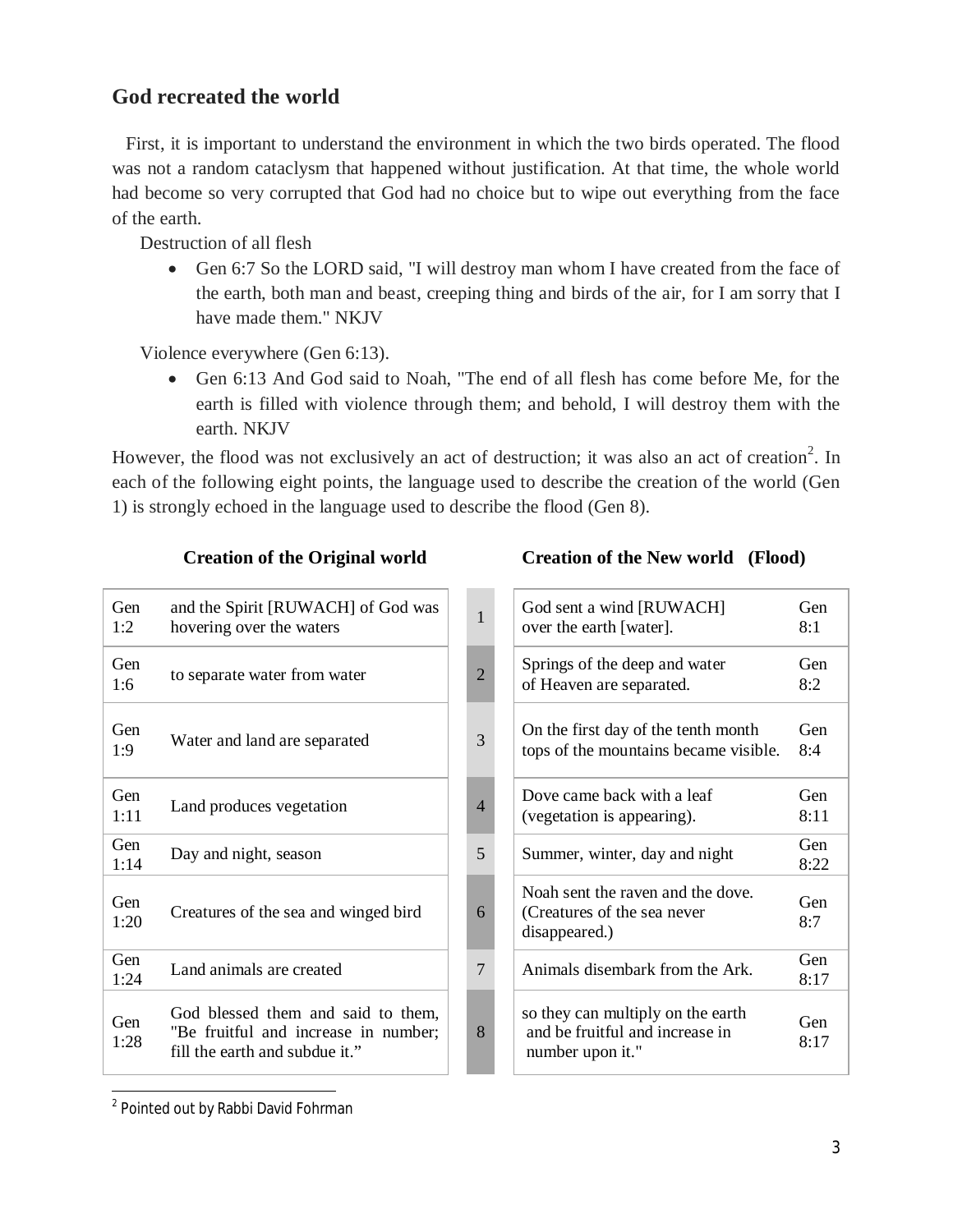## **God put man in charge**

When Noah<sup>3</sup> opened the door of the Ark he was about to discover the physical transformation of the land and learn some fundamental new rules.

The earth had been reshaped during the flood:

• Ps 104:6-9 Thou didst cover it with the deep as with a garment; The waters were standing above the mountains. At Thy rebuke they fled; At the sound of Thy thunder they hurried away. The mountains rose; the valleys sank down To the place which Thou didst establish for them. Thou didst set a boundary that they may not pass over; That they may not return to cover the earth.

The man's diet included animals:

 $\bullet$  Gen 9:2-3 Every moving thing that lives shall be food for you. I have given you all things, even as the green herbs. NKJV

Man would judge man; God would not totally annihilating life on earth again:

- Gen 9:6 Whoever sheds man's blood, By man his blood shall be shed; For in the image of God He made man. NKJV
- Gen 9:9-11 And as for Me, behold, I establish My covenant with you and with your descendants after you, and with every living creature that is with you: the birds, the cattle, and every beast of the earth with you, of all that go out of the ark, every beast of the earth. Thus I establish My covenant with you: Never again shall all flesh be cut off by the waters of the flood; never again shall there be a flood to destroy the earth." NKJV

## **Noah's first action in the new world had a hidden connection to the old one.**

In the antediluvian world, the first two sons  $(Cain and Abel)$  of Adam and Eve, were characterized by their differences.

- Cain, the firstborn, worked hard to make the earth productive (the ground had been cursed under Adam), while his younger brother Abel, as a shepherd, had a more passive<sup>4</sup> and restful life. Note that Abel's passivity is reflected in the text:

"Cain was a **tiller** of the ground while Abel was a **keeper** of sheep (Gen 4.2)."

- Cain initiated a sacrifice while Abel followed in his steps (Gen 4:2-3).
- Cain manifested the deficiency of his character by becoming the first man to shed blood on earth. Abel provided for a flock, so he was likely caring and gentle; he became the first human to be killed in an agression. Abel died as a martyr.
- One brother (Cain) was an opportunist and offered products of inferior quality to God, while the other (Abel) unselfishly gave the best (Gen 4:4) among his flocks.

 $\overline{a}$  $^3$  In Gen 7:17 God shut the door of the Ark but in Gen 8:18 Noah seems to have opened the door himself. This distinction could symbolize a new era where men would have a more active role.

<sup>&</sup>lt;sup>4</sup> Abel was likely a quiet and peaceful man, passive and embracing the environment as it was, with no special incentive to impose his will and skill on the earth, but accepting it as a given. He left the condition of the soil largely untouched, drawing from it only what it yielded on its own. Jewish Bible Quarterly written by **JOEL LITKE**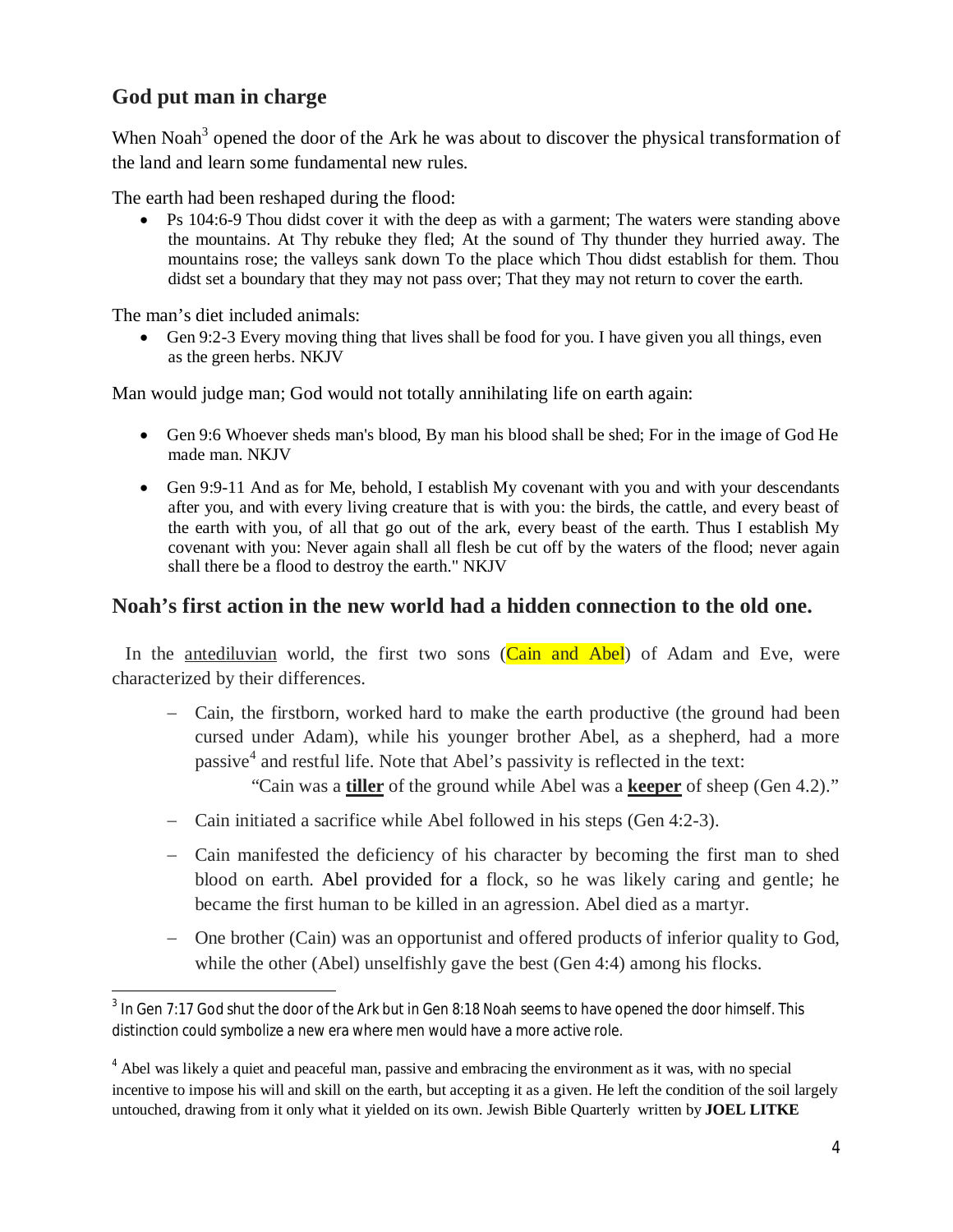In the postdiluvian world, the first two living beings (characterized, as we saw earlier, by their sharp contrasting features) to leave the ark were the biblically 'unclean' raven, followed some days later by the biblically 'clean' dove.

These two fundamentally opposite birds reflected the character and behavior of Cain and Abel. (In a symbolical way the **black** color of the raven matched the evil nature of **Cain** and the **white** color of the dove portrayed **Abel**'s virtuous inclination.)



## Being the first

| Cain was the first (and Abel the second) human The raven was the first (and the Dove the se-  |                                                      |
|-----------------------------------------------------------------------------------------------|------------------------------------------------------|
| to be born in in the antediluvian world of God. cond) animal released from the Ark to explore |                                                      |
| $(Gen 4:1-2)$                                                                                 | the postdiluvian world after the flood. (Gen $8:6$ ) |

## Unubtrusive being

| It is generally accepted that <b>Abel</b> 's name   | Noah portrayed him with a dove, which we         |
|-----------------------------------------------------|--------------------------------------------------|
| (Hebrew: <i>hevel</i> ) means 'empty of substance'. | characterized earlier as weak, docile and quiet. |

#### Limited territory

| Cain being limited by his own physical endu- The use of the expression 'going to and fro'            |  |
|------------------------------------------------------------------------------------------------------|--|
| rance had to cultivate a specific parcel of land.   suggests the raven covered only a specific area. |  |

#### A seeking being

| Abel took care of his sheep, when one was lost | Why did the dove came back so late the second |
|------------------------------------------------|-----------------------------------------------|
| he would seek it until it was found.           | time?                                         |
| • Matt 18:12 If a man has a hundred sheep,     | Gen 8:11 Then the dove came to him in the     |
| and one of them goes astray, does he not       | evening, NKJV                                 |
| leave the ninety-nine and go to the moun-      | No doubts it had been seeking everywhere the  |
| tains to seek the one that is straying? NKJV   | whole day to find a leaf.                     |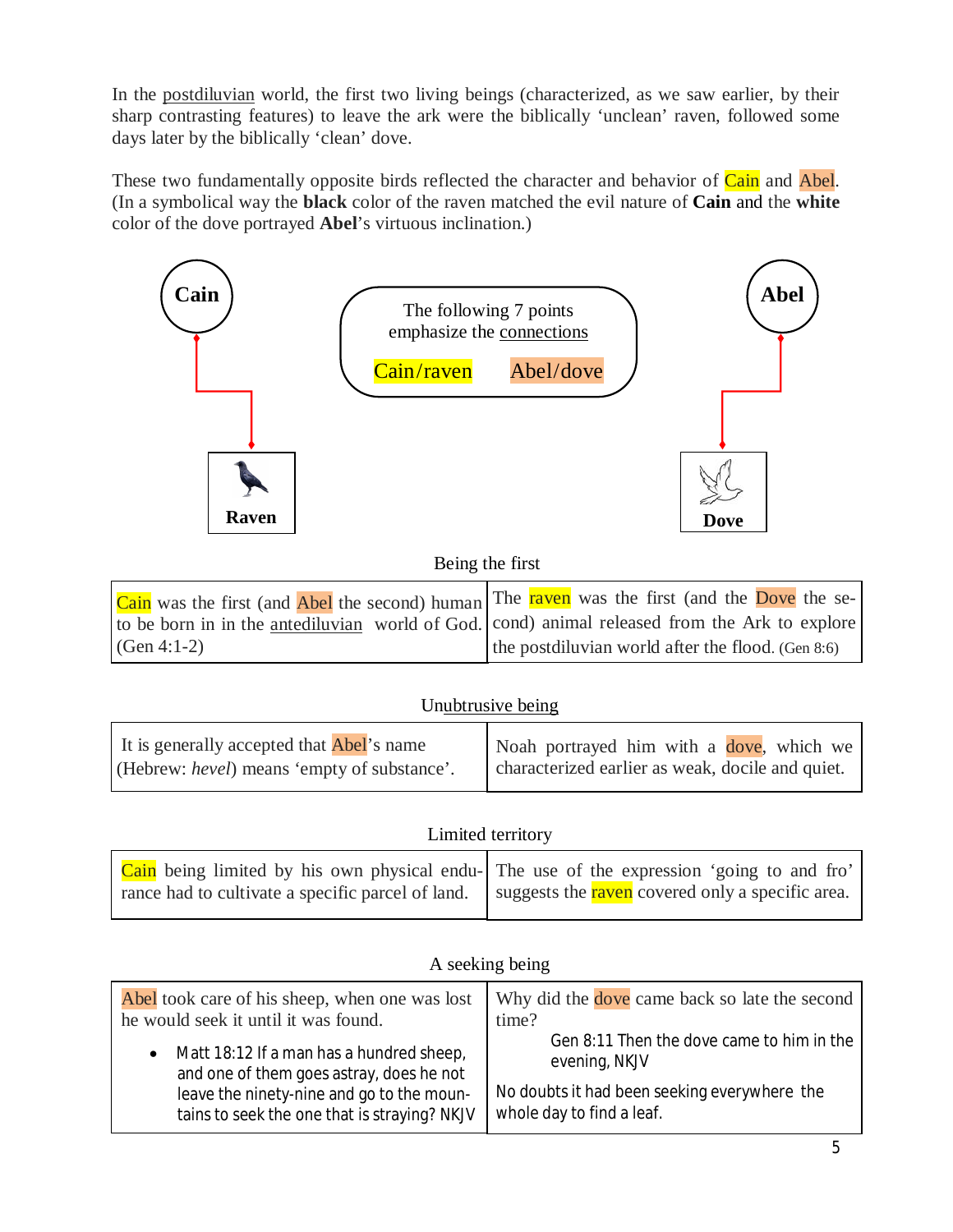#### A sense of direction

| <b>Cain</b> was a tiller of the ground therefore<br>one can say that he operated on a vertical<br>axis. | The raven likes to soar and perch high up,<br>swooping down to feed. (vertical motion) |
|---------------------------------------------------------------------------------------------------------|----------------------------------------------------------------------------------------|
| Abel spent his time leading his flock in the<br>fields; he operated on a horizontal axis.               | The dove is a low-flying animal that can<br>travel long distances. (horizontal motion) |

## Expectation

| Cain gave an offering to God but it was rejected.                                                                                                     | The raven never brought anything to Noah.                                                                                                                                                                                                 |
|-------------------------------------------------------------------------------------------------------------------------------------------------------|-------------------------------------------------------------------------------------------------------------------------------------------------------------------------------------------------------------------------------------------|
| Abel offered God the best animal from the<br>firstlings of his flock and God was pleased:<br>God paid heed to Abel and his offering (Gen.<br>$4:4$ ). | The dove brought back to Noah a piece of new<br>vegetation: and there in its beak was a plucked-<br>off olive leaf! (Gen. 8:11). We can presume that<br>Noah was delighted to receive proof that the<br>earth was producing plants again. |

#### U**nfulfilling journey**

|                                             | Cain assessed his own situation after murdering This is paralleled by the flight of the raven |
|---------------------------------------------|-----------------------------------------------------------------------------------------------|
| his brother by saying, I will be a restless | which went forth to and fro until the waters                                                  |
| wanderer on the earth (Gen 4:14).           | were dried up from off the earth, see Gen 8:7.                                                |

#### No return

| and he said, "I do not know" (Gen 4:9). | The unexpected killing of Abel is presented as The dove unexpectedly ended its mission by<br>a disappearance "Where is your brother Abel"? disappearing, and it did not return to him<br><i>anymore</i> (Gen 8:12). |
|-----------------------------------------|---------------------------------------------------------------------------------------------------------------------------------------------------------------------------------------------------------------------|
|-----------------------------------------|---------------------------------------------------------------------------------------------------------------------------------------------------------------------------------------------------------------------|

## **Why was an unclean animal the first one to fly over the new world?**

From an intuitive approach we would say that the first bird to leave the ark should have been the biblically 'clean' dove. After all, God had just totally cleansed the whole world with the flood water. By sending the unclean raven first, Noah seems, at least in appearance, to have defeated the purpose. There is also another important fact to consider: if Noah only wanted to know if the vegetation had started to grow, he didn't need to send the raven at all as the dove demonstrated later on that it was fully able to provide this information all by itself. Could Noah have known beforehand that the dove would bring back a piece of vegetation? It was in the nature of the dove to seek material outside the ark and bring it back to build a nest. **(**Genesis 8 would be quite incomprehensible if Noah had used the two birds without any knowledge of their behavior**)**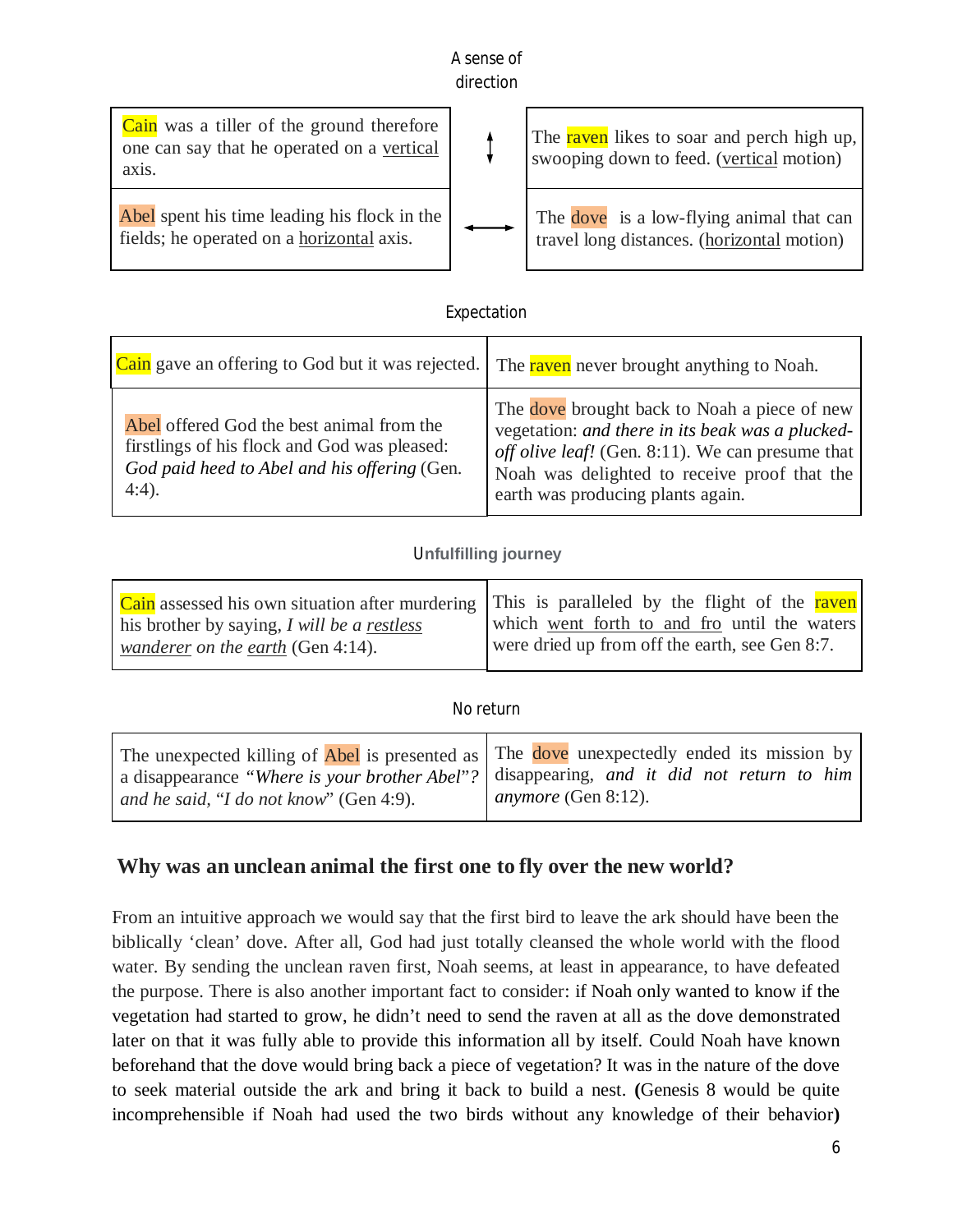Needless to say, if Noah had sent out the dove first, instead of the raven, no doubt it would have undertaken more fruitless trips but that wouldn't have compromised its ultimate success.

With these considerations in mind, we can rightly deduce that whatever had been the expected contribution of the raven it did not involve bringing something back to the ark. This explains in part the puzzling silence of the Bible on this matter: there was nothing to report.

According to Gen 8:7, the raven stopped its activities as soon as the water had dried up. What does that mean exactly? The term 'dried up' or 'dried' are used in

- Gen 8:7 Then he sent out a raven, which kept going to and fro until the waters had dried up from the earth. NKJV
- Gen 8:13 And it came to pass in the six hundred and first year, in the first month, the first day of the month, that the waters were dried up from the earth; NKJV
- Gen 8:14 And in the second month, on the twenty-seventh day of the month, the earth was dried. NKJV

yet these verses describe three different points in time after the grounding of the ark

- Gen  $8:7$  Then he sent out a raven
- Gen 8:13 in the six hundred and first year, in the first month, the first day of the month,
- Gen 8:14 And in the second month, on the twenty-seventh day of the month

Obviously, the three instances of 'drying' must coincide with three different stages of recovery after a flooding event. I propose the following interpretation:

| Stage 1 | The raven stops roaming<br>the earth. $(Gen 8:7)$                       | Waters<br>were<br>dried up | The water level<br>in oceans and rivers<br>had became stable. |
|---------|-------------------------------------------------------------------------|----------------------------|---------------------------------------------------------------|
| Stage 2 | dove is sent a third time<br>and doesn't return.<br>(Gen $8:13$ )       | Waters<br>were<br>dried up | The surface of the earth<br>had became dry.                   |
| Stage 3 | two months after the<br>dove is gone, Noah<br>disembarks. (Gen $8:14$ ) | earth<br>was<br>dried      | The soil had got ridded<br>of the excess water.               |

 Now that we know the raven went to and fro "until" the water level had stabilized (stage 1), we can deduce that his roaming must have lasted a while. (28 days according my own chronology)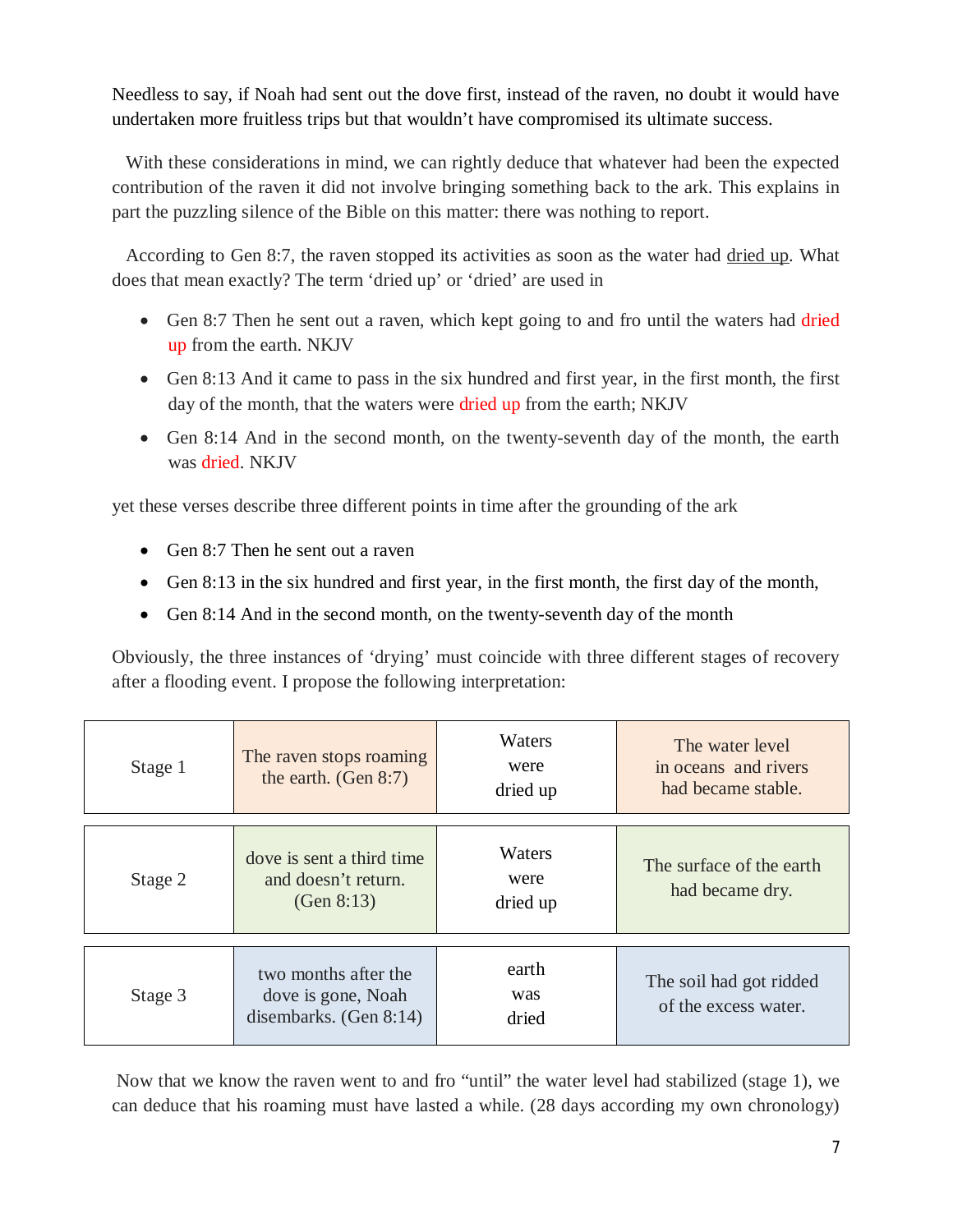The Hebrew expression "it kept flying back and forth" means that the raven flew back and forth repeatedly. There is no reason to think that the raven willingly gave up flying when the water level stopped receding. Knowing when the raven stopped flying doesn't explain why it stopped doing it. In the absence of any other explanation, we must conclude that Noah himself ended the raven's mission. If it is the case we can draw the following three deductions:

- 1. The raven was regularly coming back to the ark, otherwise Noah couldn't have got hold of the bird to terminate the mission at the exact time the level of water became stable. (By deduction we know that Noah release the Dove exactly one week later.)
- 2. The raven was useful to Noah as long as the water level was going down.
- 3. At any time, Noah, from his vantage point at the ark window, was well aware of the level of the flood water; he didn't depend on the raven to assess the situation.

## **The role of the raven**

Answering the next question will clarify the role of the raven. Once **outside the ark**, after months of inactivity and isolation, why did the raven keep coming back to Noah (it went to and fro) each day instead of 'permanently' flying away as would be expected of a bird that was able to eat seeds, grain, live flesh and carrion? The only explanation has to be the following: the raven **did not find any food** anywhere outside the ark. As pointed out before, the raven is a very intelligent and resourceful bird; therefore, going back to the ark to receive food was a matter of survival. This is **exactly** what Noah had been expecting the raven would be forced to do. By regularly coming back to the ark, i.e. 'going to and fro', while the floodwater was receding, the raven's behavior was communicating to Noah **the most important information** about the new world. I.E. **No** trace of **corruption** (carrion) had materialized on the patch of land newly exposed

by the constantly receding water between each successive flight of the raven. Noah had one preoccupation: to make sure that the biblically '**clean'** dove, once released, would not be exposed to any decomposing flesh that could be lying bare in the wilderness. Fortunately, that hazard disappeared as soon as the level of water stabilized. (This also explains why the raven was motivated to scout



around daily: as long as the water was going down, it had a new strip of exposed land to explore, otherwise it could have been inclined to idly perch on the ark all day long).

**The raven's mission was successful because it brought Noah the assurance that the 'clean'**  dove wouldn't be exposed to an unclean world during its very first flight. **Keep in mind that God used the flood to remove a world that had become too corrupted to salvage.**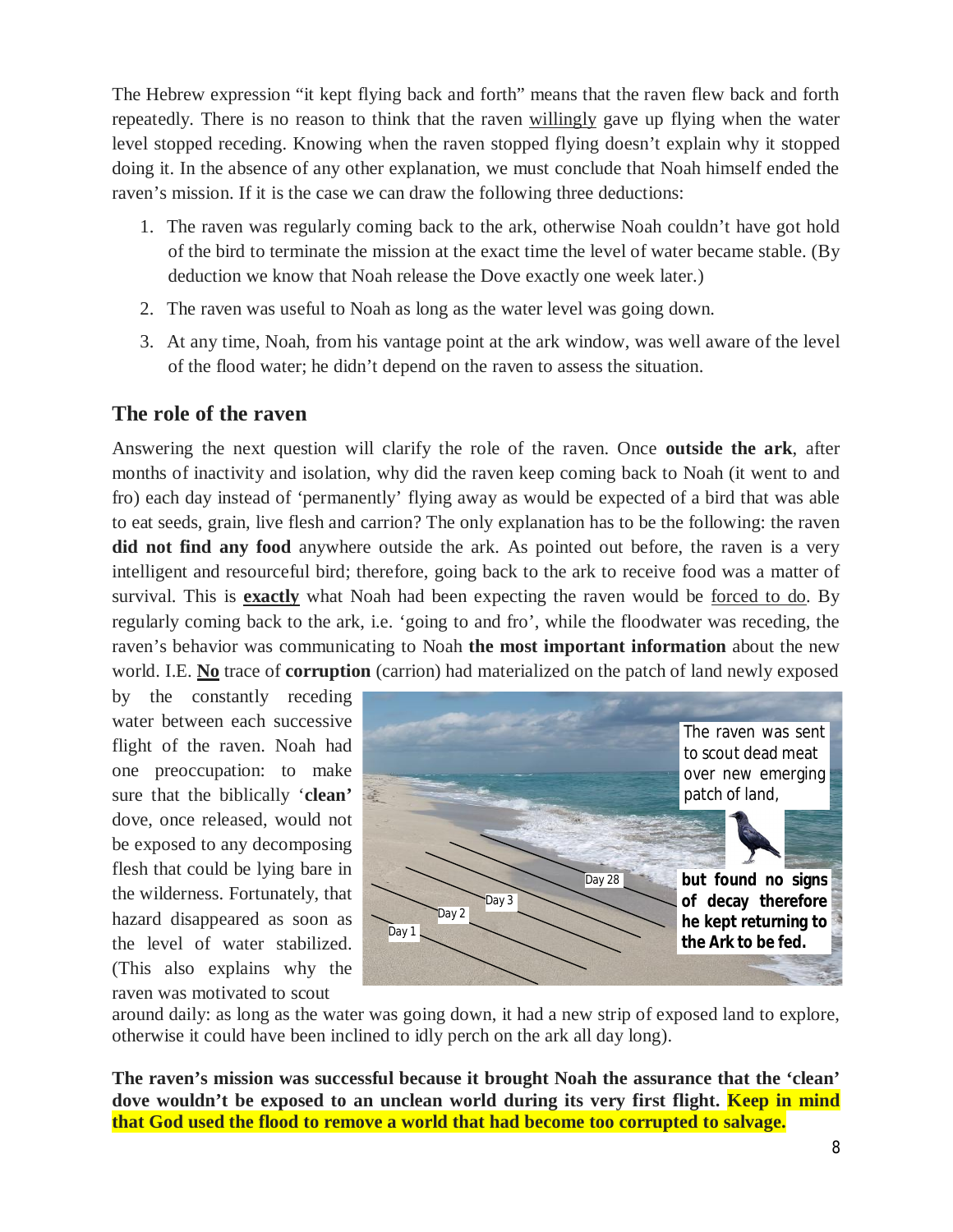By carefully selecting the appropriate birds and sending them before any other animals, Noah took the opportunity to symbolically re-enact and reverse the legacy left by Cain and Abel, the most emblematic figures of the antediluvian world's moral.

## **The two brothers versus the two birds**



Cain led the unsuspicious Abel to a field and killed him. The raven scouted the land so the unsuspicious dove wouldn't be later exposed to decay.

| <b>Contract Contract Contract Contract Contract Contract Contract Contract Contract Contract Contract Contract Co</b><br><b>Contract Contract Contract Contract Contract Contract Contract Contract Contract Contract Contract Contract Co</b>    | and the state of the state of the state of the state of the state of the state of the state of the state of th<br>and the state of the state of the state of the state of the state of the state of the state of the state of th |  |
|---------------------------------------------------------------------------------------------------------------------------------------------------------------------------------------------------------------------------------------------------|----------------------------------------------------------------------------------------------------------------------------------------------------------------------------------------------------------------------------------|--|
|                                                                                                                                                                                                                                                   |                                                                                                                                                                                                                                  |  |
| <b>Contract Contract Contract Contract Contract Contract Contract Contract Contract Contract Contract Contract C</b><br>٠<br>--<br>and the state of the state of the state of the state of the state of the state of the state of the state of th | ___<br><b>Contract Contract Contract Contract Contract Contract Contract Contract Contract Contract Contract Contract Co</b>                                                                                                     |  |

As Cain cared only for himself "*Am I my brother's keeper*?" (Gen 4:9) and killed his brother, the first occurrence of that **ultimate expression of violence.**

#### Cain Raven

The raven was sent to make sure the new world didn't show any trace of death. This allowed the dove, its 'symbolic brother', to stay 'clean' and bring back an olive branch, the first **peace offering performed in the new world.**

| Cain brought death in the world; the raven validated its absence in the new world.                                                                                                                                                                                                                                                                                                                      |  |  |  |
|---------------------------------------------------------------------------------------------------------------------------------------------------------------------------------------------------------------------------------------------------------------------------------------------------------------------------------------------------------------------------------------------------------|--|--|--|
| Cain<br>Raven                                                                                                                                                                                                                                                                                                                                                                                           |  |  |  |
| The raven was the first to explore the post-diluvian<br>Cain, the firstborn of the antediluvian<br>world. He sought death (carrion) but found none;<br>world, he eventually <b>brought</b> death<br>there is hope that God will end the present age by<br>into it; God ended that world by<br>destroying death itself. See Isaiah 26:19 and Daniel<br>killing all air-breathing creatures.<br>$12:2-3.$ |  |  |  |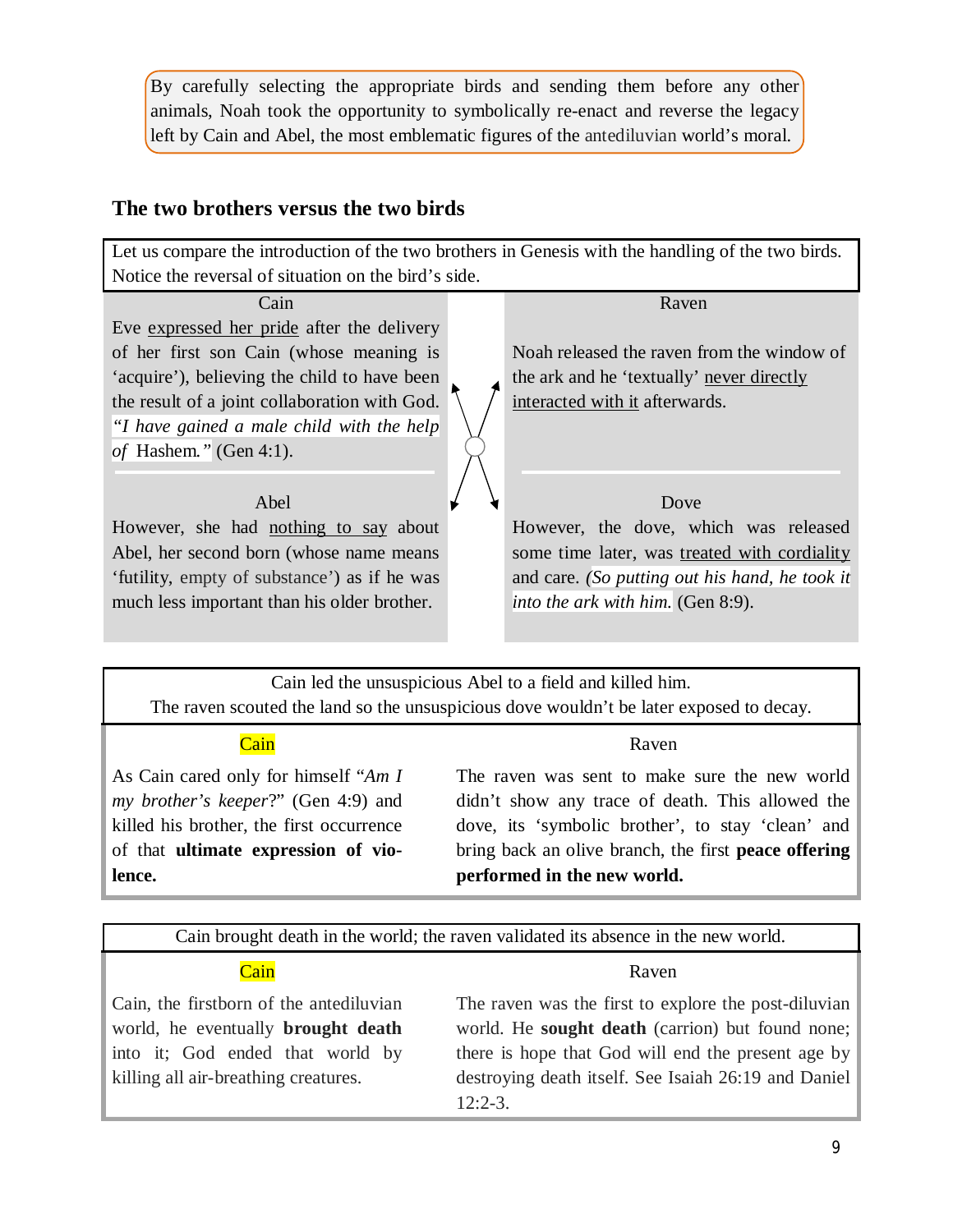## **The raven: a link between Cain and Elijah**

Noah's raven was flying to and fro between the shore and the ark, expecting to be fed, while the level of water was receding. All these actions are echoed in another biblical story involving ravens going back and forth to feed someone near water.

 At the time of Ahab, king of Israel, there was a severe drought and God told Elijah the Tishbite to settle temporarily beside a brook. Then God ordered ravens to feed Elijah twice a day until the water of the brook had dried up ('receded').

• 1 Kings 17:3-4 "Get away from here and turn eastward, and hide by the Brook Cherith, which flows into the Jordan. And it will be that you shall drink from the brook, and I have commanded the ravens to feed you there." NKJV

## Here are some parallels between

the raven of the **flood** and the ravens of the **brook** 

and

| Raven of the flood                               | <b>Ravens of the brook</b>                                                                                |  |  |  |
|--------------------------------------------------|-----------------------------------------------------------------------------------------------------------|--|--|--|
| First sent by God to board the Ark. Gen 6:20     | Sent by God to feed Elijah after the heaven                                                               |  |  |  |
| Then sent by Noah after the heaven had been shut | had been shut 1 King 17:4                                                                                 |  |  |  |
| On a mission: Seek trace of food                 | On a mission: Bring food to someone                                                                       |  |  |  |
| but couldn't find any.                           | that couldn't find any. 1 King 17:4                                                                       |  |  |  |
| Sent by a man from a boat                        | Sent to a man near from a water brook                                                                     |  |  |  |
| Gen 8:6                                          | 1 King 17:4                                                                                               |  |  |  |
| Went to and fro<br>Gen $8:7$                     | The ravens went in the morning and<br>returned at night<br>1 King 17:6                                    |  |  |  |
| Discarded after water had dried up               | Discarded after brook dried up                                                                            |  |  |  |
| Gen 8:7                                          | 1 King 17:6                                                                                               |  |  |  |
| Replaced by a Dove<br>Gen $8:8$                  | Replaced by a widow 1 King 17:9<br>Whose son is possibly Jonah $(=\text{dove})$<br>(see more on $p(17)$ ) |  |  |  |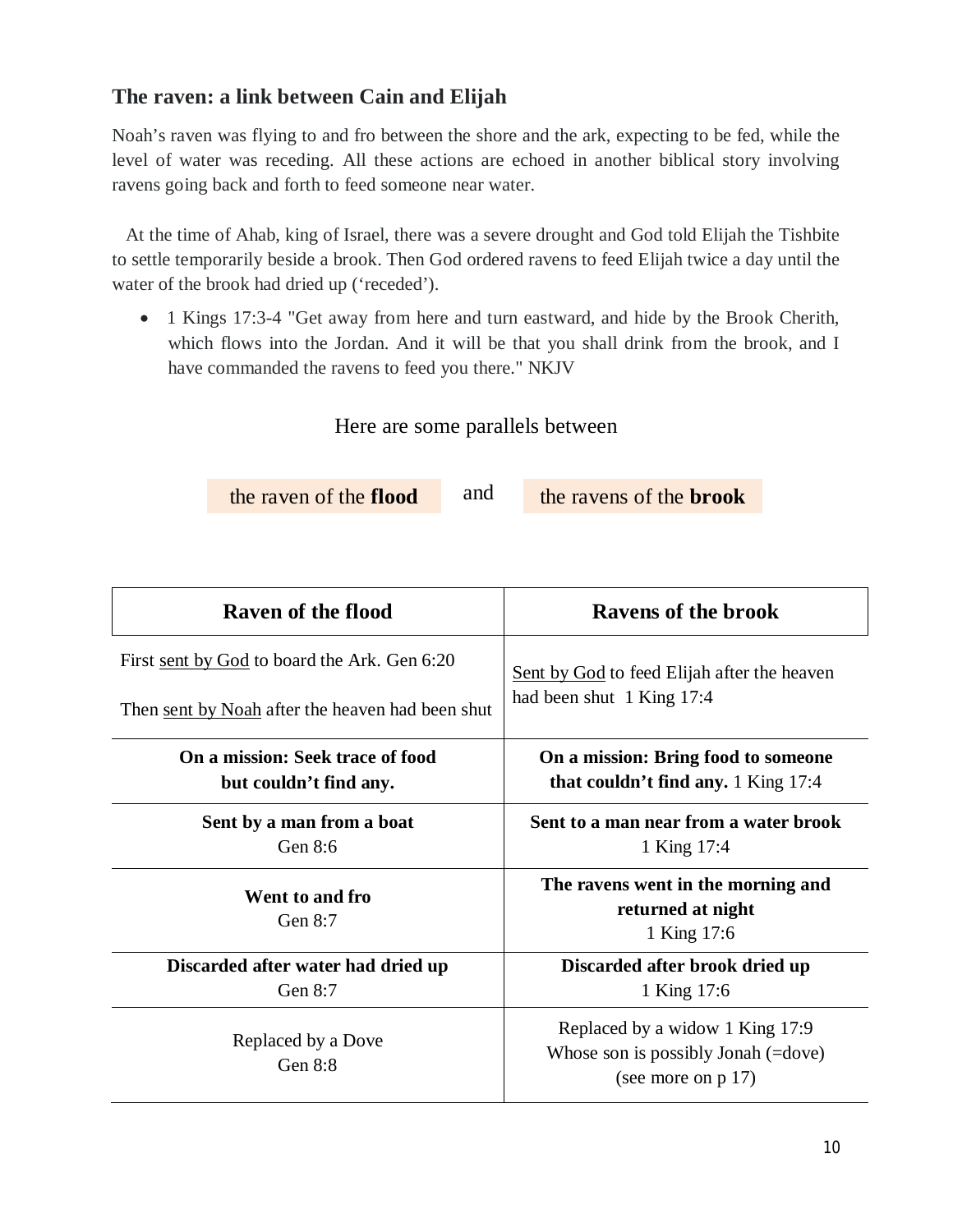The raven of the flood is associated with Cain. The ravens of the brook are associated with Elijah. It seems that the Bible, by using the same type of bird, is making some kind of bridge between Cain and Elijah. Here are several points that confirm this connection:

| <b>Cain</b>                                                                                                         | <b>Elijah</b>                                                                                                                                                             |  |  |
|---------------------------------------------------------------------------------------------------------------------|---------------------------------------------------------------------------------------------------------------------------------------------------------------------------|--|--|
| brought Abel to a field and killed him<br>(No Witnesses)                                                            | brought a boy to the upper room of his<br>lodging and resurrected him (NW)                                                                                                |  |  |
| Gen 4:8 Now Cain said to his brother<br>Abel, "Let's go out to the field." NIV                                      | 1 Kings 17:19 "Give me your son,"<br>Elijah replied. He took him from her<br>arms, carried him to the upper room<br>where he was staying, and laid him on<br>his bed. NIV |  |  |
| God talked to Cain                                                                                                  | God talked to Elijah                                                                                                                                                      |  |  |
| Gen 4:9 Then the LORD said to Cain,<br><b>NIV</b>                                                                   | 1 Kings 17:2 Then the word of the<br><b>LORD</b> came to Elijah: NIV                                                                                                      |  |  |
| God, the ruler of the world, confronted Cain                                                                        | Elijah confronted Ahab, the ruler of the land.                                                                                                                            |  |  |
| Gen 4:10 0 The LORD said, "What have<br>you done? NIV                                                               | 1 Kings 18:18 Elijah replied. "But you<br>and your father's family have.<br><b>NIV</b>                                                                                    |  |  |
| Cain cared only for himself                                                                                         | Elijah cared for others                                                                                                                                                   |  |  |
| Gen 4:9 "Am I my brother's keeper?<br><b>NIV</b>                                                                    | 1 Kings 17:20 "O LORD my God.<br>have you brought tragedy also upon<br>this widow I am staying with, by<br>causing her son to die? NIV                                    |  |  |
| Cain would become hidden from God's                                                                                 | Elijah had to hide his face in his mantle to<br>survive from God's presence.                                                                                              |  |  |
| Gen 4:14 and I will be hidden from your<br>presence NIV                                                             | 1 Kings 19:13 he pulled his cloak over his<br>face NIV                                                                                                                    |  |  |
| Cain went to the land of Nod (Hebrew word<br>'nad,' meaning 'wandering').                                           | Elijah's life was a succession of flights and<br>wandering                                                                                                                |  |  |
| Cain was driven out from the face of the earth<br>and was afraid that anyone who found him<br>would try to kill him | King Ahab sent someone to every nation to<br>find Elijah (1 Kings 18:10) while his wife,<br>Jezebel, was killing all the Lord's prophets<br>$(1$ Kings 18:4)              |  |  |
| Gen 4:14 and whoever finds me will kill<br>me. NIV                                                                  | 1 Kings 18:10 there is not a nation or<br>kingdom where my master has not<br>sent someone to look for you.                                                                |  |  |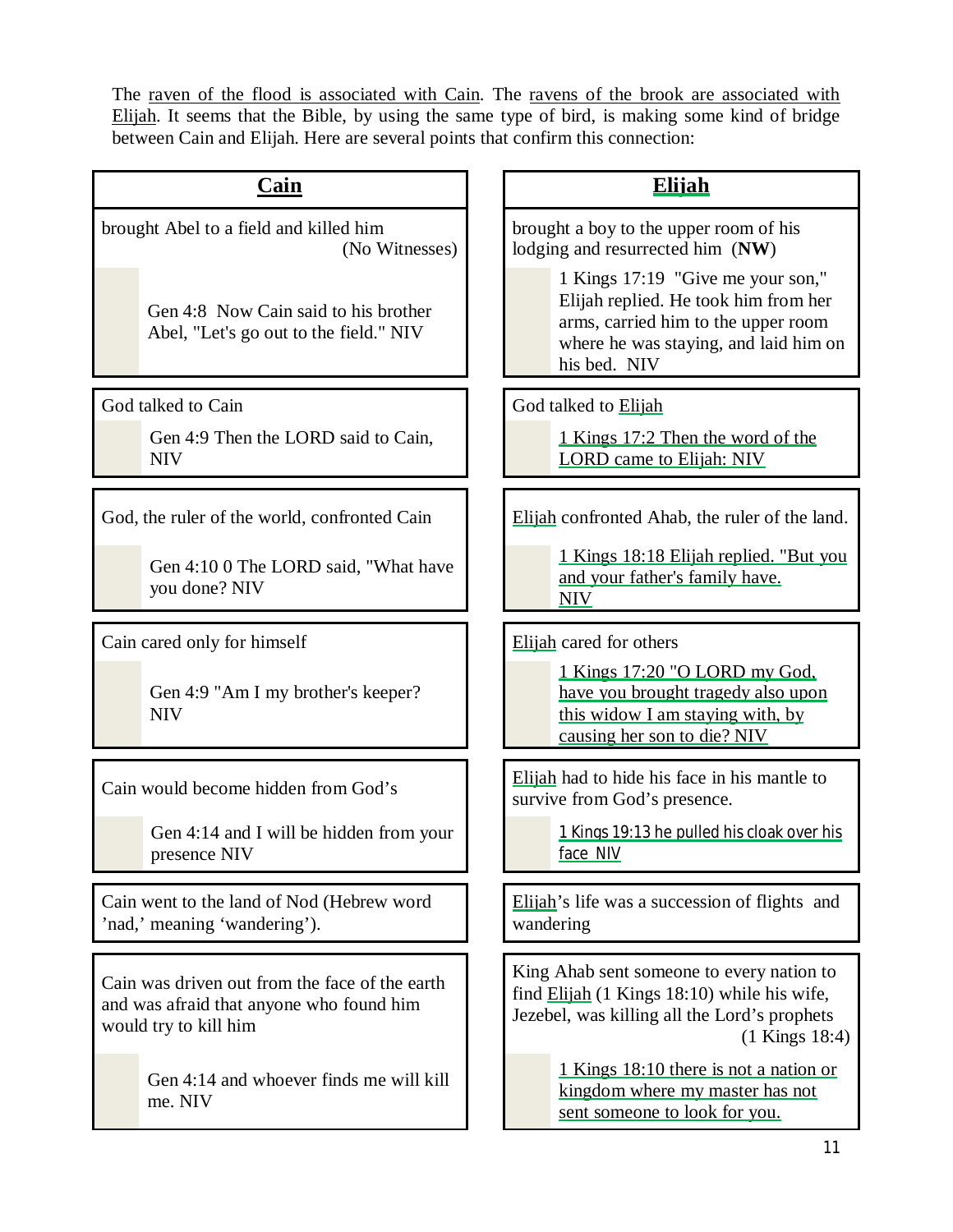Gen 4:15 "Not so; if anyone kills Cain, he will suffer vengeance NIV

Cain is forever associated with his younger brother Abel.

(Abel gave a fat portion of his flock,

Gen 4:4 But Abel brought fat portions from some of the firstborn of his flock. NIV

Cain was protected by God **Elijah** was protected by God

1 Kings 17:3 Leave here, turn eastward and hide in the Kerith Ravine NIV

Elijah's ministry is forever associated with his close assistant Elisha.

(Elisha received a double portion of his mentor's spirit, 2 Kings 2:9.

> 2 Kings 2:9 "Let me inherit a double portion of your spirit," Elisha replied. NIV



Before investigating how the dove provided a link between Abel and another individual, I would like to open a parenthesis and propose the fascinating possibility that some events in Elijah's story provided a strong indication on the nature of the <u>mark on Cain</u>.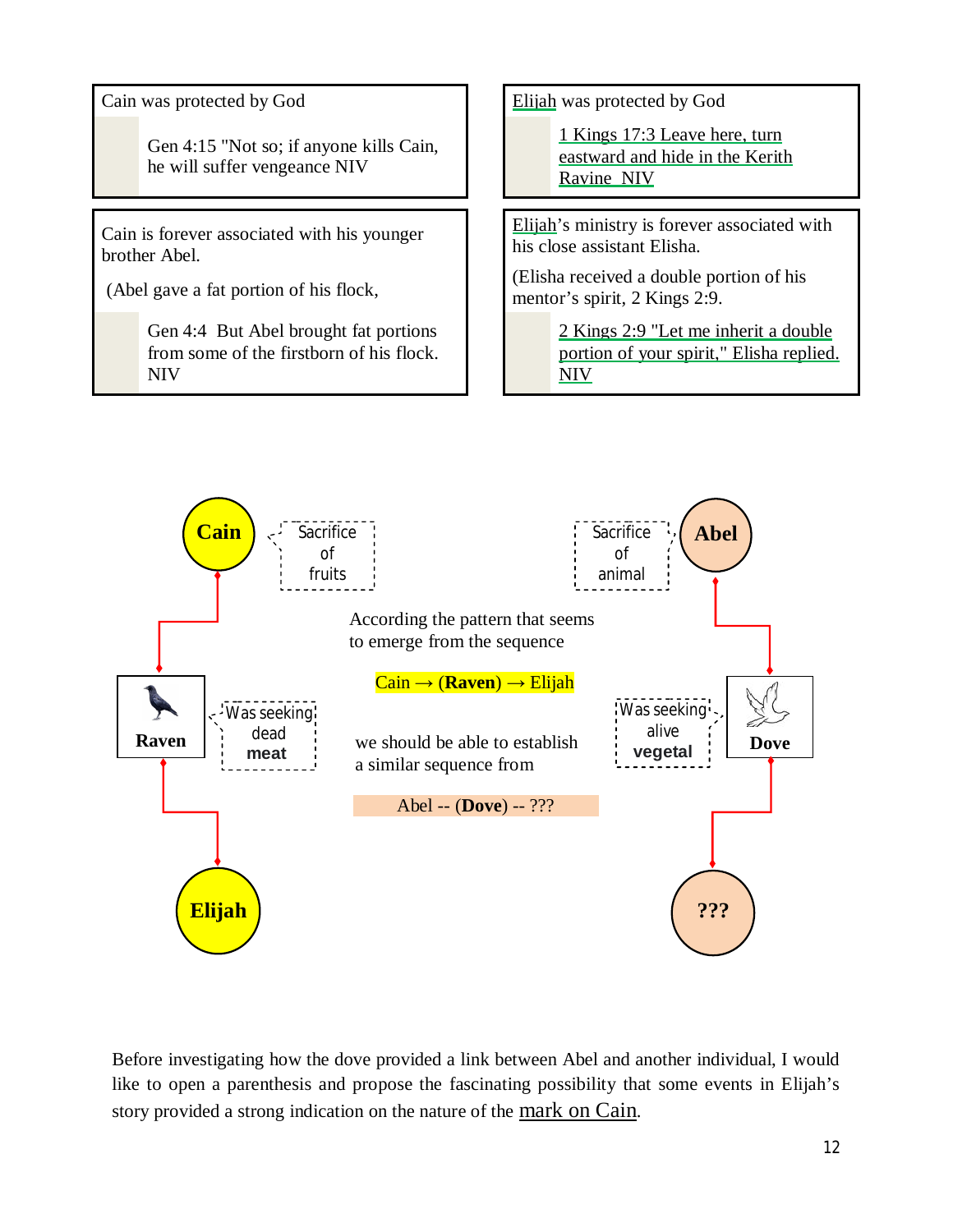## **Elijah brings light to the mysterious mark of Cain.**

What was the 'mark' received by Cain? The Bible doesn't tell us but there is no shortage of speculation about what it could have been. The pertinent facts, in the order they were given in Genesis, are: a **killing**, a **punishment**, a **curse**, a **mark**.

| <b>Cain killed</b>                                     | Gen 4:8 and it came to pass, when they were in the field, that Cain                                                                                                                                                                                                                                                                                                                                                                                                                                                                                                                                                                                                                                                                                                                                                                                                 |  |  |  |
|--------------------------------------------------------|---------------------------------------------------------------------------------------------------------------------------------------------------------------------------------------------------------------------------------------------------------------------------------------------------------------------------------------------------------------------------------------------------------------------------------------------------------------------------------------------------------------------------------------------------------------------------------------------------------------------------------------------------------------------------------------------------------------------------------------------------------------------------------------------------------------------------------------------------------------------|--|--|--|
| his brother                                            | rose up against Abel his brother and killed him. NKJV                                                                                                                                                                                                                                                                                                                                                                                                                                                                                                                                                                                                                                                                                                                                                                                                               |  |  |  |
| God<br>punished<br>Cain                                | Gen 4:12 When you till the ground, it shall no longer yield its strength<br>$\bullet$<br>to you. A fugitive and a vagabond you shall be on the earth." NKJV<br>In other words, Cain wouldn't be allowed to till the earth as he had done all<br>his life, nor would he be allowed to own any piece of land. Cain, a farmer, was<br>literally stripped of his way of life. This punishment was so harsh that Cain<br>expressed his despair by saying,<br>Gen 4:13 Cain said to the LORD, "My punishment is greater than I can<br>bear!<br>Then Cain, becoming aware of the kind of life that would be his, said to God<br>Gen 4:14 Surely You have driven me out this day from the face of the<br>ground; I shall be hidden from Your face; I shall be a fugitive and a<br>vagabond on the earth, and it will happen that anyone who finds me<br>will kill me." NKJV |  |  |  |
| God cursed anyone<br>who would tried to<br>avenge Abel | God was sensitive to Cain's distress and He issued a divine curse against<br>anybody who might attack Cain, saying that a sevenfold vengeance would be<br>carried out.<br>Gen 4:15 And the LORD said to him, "Therefore, whoever kills<br>Cain, vengeance shall be taken on him sevenfold." NKJV                                                                                                                                                                                                                                                                                                                                                                                                                                                                                                                                                                    |  |  |  |
| God put a mark                                         | Gen 4:15 And the LORD set a mark on Cain, lest anyone finding                                                                                                                                                                                                                                                                                                                                                                                                                                                                                                                                                                                                                                                                                                                                                                                                       |  |  |  |
| on Cain                                                | him should kill him.                                                                                                                                                                                                                                                                                                                                                                                                                                                                                                                                                                                                                                                                                                                                                                                                                                                |  |  |  |

## **The mark was not part of the punishment**

Here is an important consideration: the mark was given after the punishment had been stated; it was never meant to be part of it. Any quest to identify the nature of the mark should clarify this important point: Why did God put a mark on Cain?

Some people believe that the mark was some kind of defensive artifact like a tool or a weapon. This is most unlikely given that Cain could still be killed no matter that he had the mark. Others believe that because of the mark, Cain's appearance was altered in some way. It has been suggested that the color of his skin was modified, that he suffered leprosy or the trembling of his entire body for the remainder of his life, that he received some kind of branding or a tattoo, or even that a horn grew out of his head. There are no grounds for any of these beliefs. Let us not forget that God had already severely punished Cain prior to giving him the mark. There was no reason to turn him into an object of repulsion to those around him.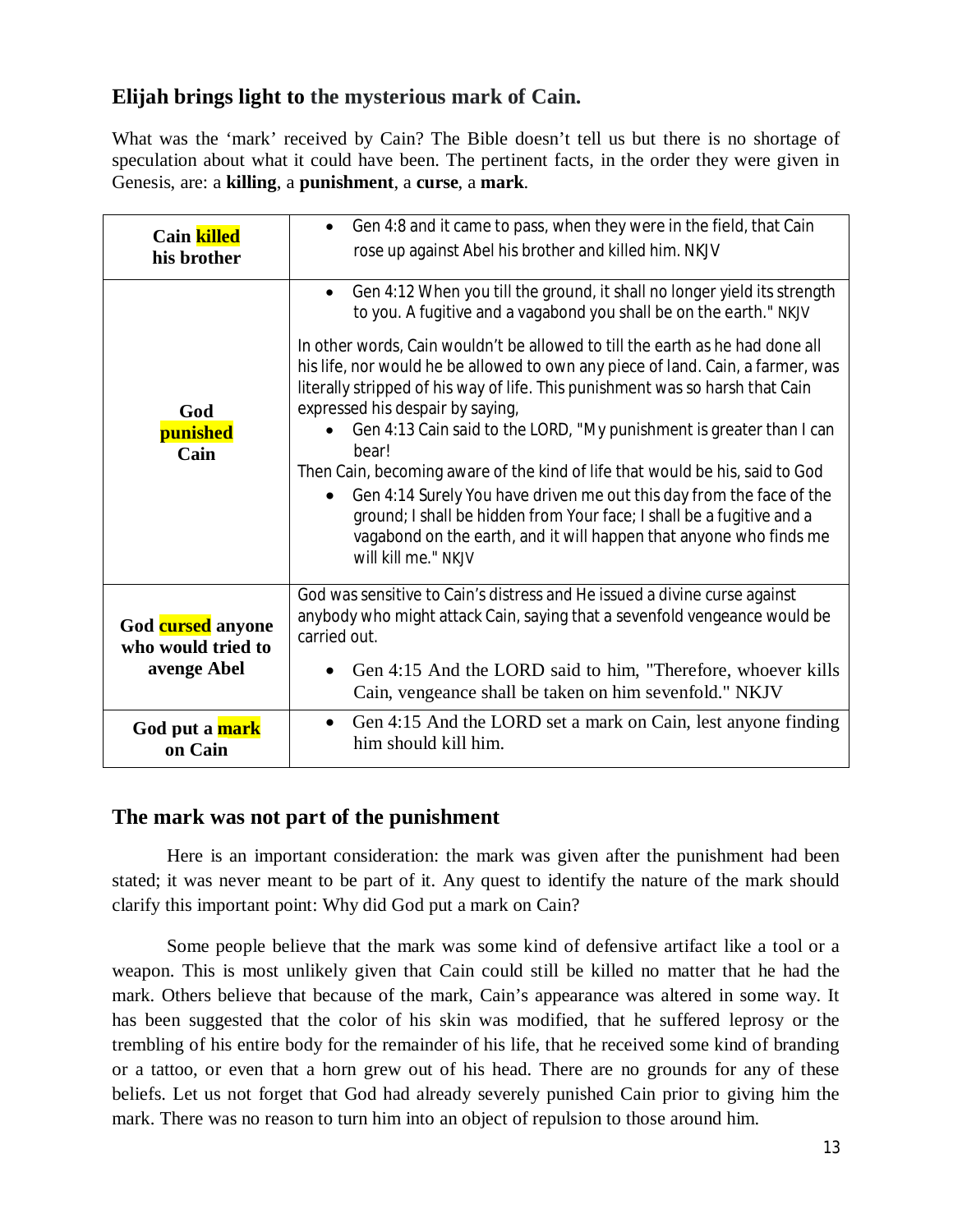## **Elijah had his own mark and many people were aware of it.**

The Bible tells us that Elijah used King Ahaziah's messengers to warn<sup>5</sup> the king of Israel that he would soon die. After receiving the message, the king wanted to know who made that threat against him.

• 2 Kings 1:7 The king asked them, "What kind of man was it who came to meet you and told you this?" NIV

Notice in the following answer, given by his own messengers, the total absence of details about Elijah's physical stature or appearance.

• 2 Kings 1:8 They replied, "He was a man with a garment of hair and with a leather belt around his waist." NIV

Isn't it interesting that the king, upon hearing how the man was clothed, had enough information to instantly recognize, without a doubt, that they were talking about Elijah.

• 2 Kings 1:8 The king said, "That was Elijah the Tishbite." NIV

King Ahaziah used Elijah distinctive attire (garment of hair, belt of leather) as a 'MARK' to properly identify<sup>6</sup> the prophet.

Given the strong connection made by the raven between Cain and Elijah, wouldn't it make sense that the distinctive 'mark' God putted on Cain was similar, if not identical, to the one associated with Elijah, i.e. **a 'special' garment of hair and a belt of leather?** I say 'yes' to that, all the more since we can clearly differentiate between the role of the mark and the role of the curse.

| The purpose of the mark<br>(a distinctive attire) | was to allow people, those who<br>had never met Cain before,<br>to easily identify him |
|---------------------------------------------------|----------------------------------------------------------------------------------------|
| The purpose of the curse                          | was to <b>dissuade</b> people                                                          |
| (sevenfold vengeance)<br>from Heaven)             | from harming Cain                                                                      |

 5 2 Kings 1:3-4 "Go up and meet the messengers of the king of Samaria …. Therefore this is what the LORD says: 'You will not leave the bed you are lying on. You will certainly die!'" . NIV

• 1 Kings 18:7 As Obadiah was walking along, Elijah met him. Obadiah recognized him, bowed down to the ground, and said, "Is it really you, my lord Elijah?" NIV

<sup>6</sup> Obadiah also, in a different circumstance, focused on Elijah attire to recognize the prophet when he met him for the first time.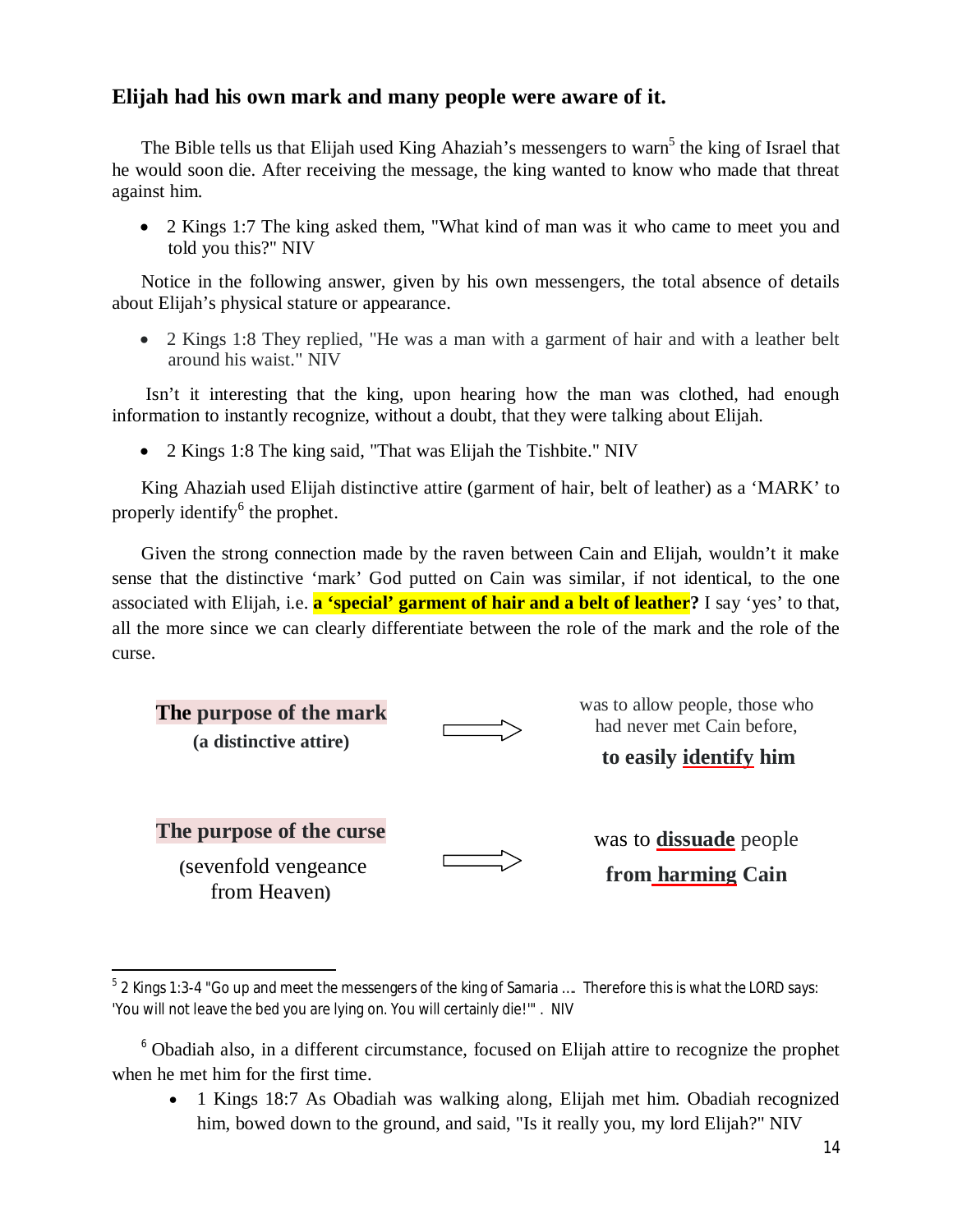Note: a review of the similarities between the **fall of Adam** and the **fall of Cain** strengthen the previous conclusion on the nature of the Mark

| <b>Fall of Adam</b>                                                                                                                                                                                                                                                                                                  | <b>Fall of Cain</b>                                                                                                         |  |  |  |  |
|----------------------------------------------------------------------------------------------------------------------------------------------------------------------------------------------------------------------------------------------------------------------------------------------------------------------|-----------------------------------------------------------------------------------------------------------------------------|--|--|--|--|
| <b>consequences</b> if doing the wrong choice                                                                                                                                                                                                                                                                        |                                                                                                                             |  |  |  |  |
| Gen 2:17 but of the tree of the knowledge of<br>good and evil you shall not eat, for in the day<br>that you eat of it you shall surely die."                                                                                                                                                                         | Gen 4:7 And if you do not do well, sin lies at the<br>door. And its desire is for you, but you should<br>rule over it. NKJV |  |  |  |  |
|                                                                                                                                                                                                                                                                                                                      | Premeditation was part of each story                                                                                        |  |  |  |  |
| Gen 3:2-4 And the woman said to the serpent,<br>Gen 4:8 Cain said to Abel his brother, "Let us go<br>but of the fruit of the tree which is in the<br>out to the field." And when they were in the field,<br>midst of the garden, God has said, 'You shall<br>Cain rose up against his brother RSV<br>not eat it NKJV |                                                                                                                             |  |  |  |  |
|                                                                                                                                                                                                                                                                                                                      | The "where" question from God                                                                                               |  |  |  |  |
| Gen 3:9 Then the LORD God called to Adam<br>Gen 4:9 Then the LORD said to Cain, "Where is<br>Abel your brother?" NKJV<br>and said to him, "Where are you?"                                                                                                                                                           |                                                                                                                             |  |  |  |  |
|                                                                                                                                                                                                                                                                                                                      | God pronounced a curse                                                                                                      |  |  |  |  |
| Gen 3:14 "Because you have done this, You<br><b>NKJV</b><br>are cursed                                                                                                                                                                                                                                               | Gen 4:11 So now you are cursed from the earth,<br><b>NKJV</b>                                                               |  |  |  |  |
|                                                                                                                                                                                                                                                                                                                      | Hardship associated with the land                                                                                           |  |  |  |  |
| Gen 3:18 Both thorns and thistles it shall bring<br>forth for you NKJV                                                                                                                                                                                                                                               | Gen 4:12 When you till the ground, it shall no<br>longer yield its strength to you.                                         |  |  |  |  |
| <b>Banishment</b>                                                                                                                                                                                                                                                                                                    |                                                                                                                             |  |  |  |  |
| Gen 3:23 therefore the LORD God sent him<br>out of the garden of Eden NKJV                                                                                                                                                                                                                                           | Gen 4:14 You have driven me out this day from<br>the face of the ground;                                                    |  |  |  |  |
|                                                                                                                                                                                                                                                                                                                      | God gave something to wear                                                                                                  |  |  |  |  |
| Gen 3:21 Also for Adam and his wife the<br>LORD God made tunics of skin, and clothed<br>them. NKJV                                                                                                                                                                                                                   | Gen 4:15 and the LORD set a mark on Cain<br><b>NKJV</b>                                                                     |  |  |  |  |

**It is quite fitting that the mark on Cain was related to his attire.**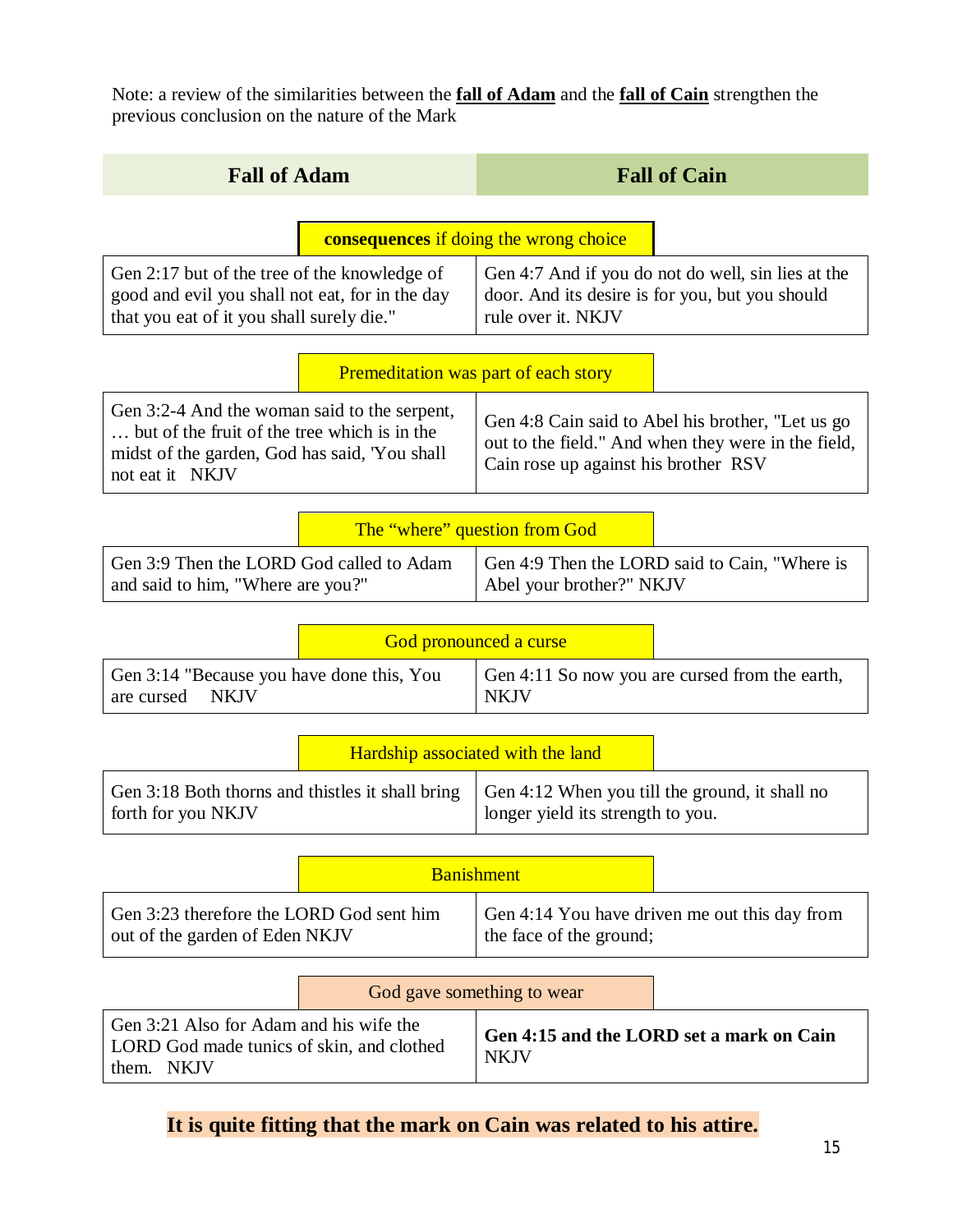## **The dove: a link between Abel and Jonah**

Does the dove's flight link Abel to someone else? Yes, and we could hardly miss it. The dove connects to another dove in the person of Jonah the prophet. In Hebrew the word for 'dove' is ʤʕʰˣʩ, the same as the name given to

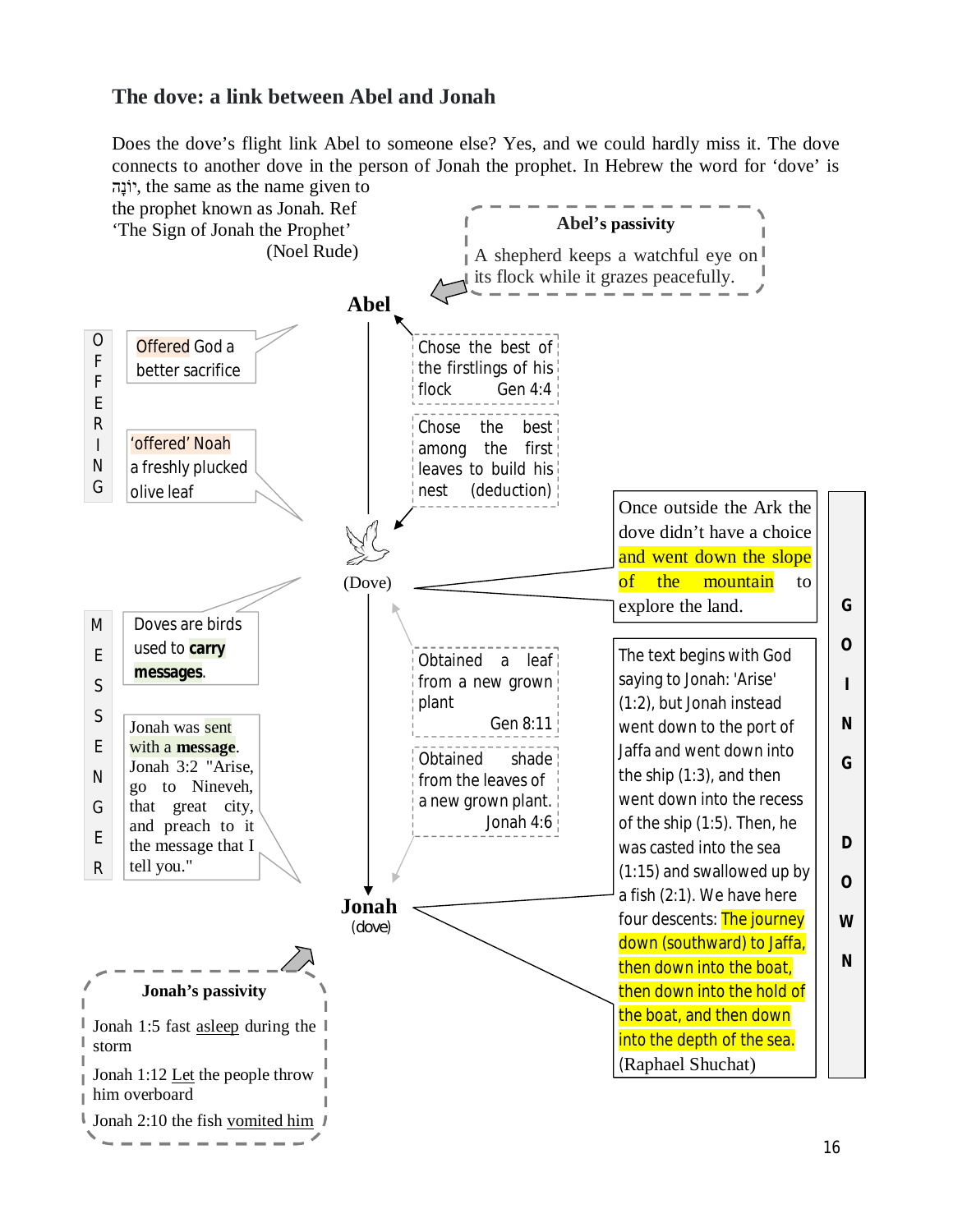| Dove                                                                                                                                       | Jonah                                                                                                                                                                                                                                                                                                                                                                                                         |  |  |  |
|--------------------------------------------------------------------------------------------------------------------------------------------|---------------------------------------------------------------------------------------------------------------------------------------------------------------------------------------------------------------------------------------------------------------------------------------------------------------------------------------------------------------------------------------------------------------|--|--|--|
| The dove's mission was given following the<br>most important storm to ever strike the earth.                                               | Jonah completed the mission after a violent<br>storm had threatened to break up the boat on<br>which he was sailing.                                                                                                                                                                                                                                                                                          |  |  |  |
| Noah sent the Dove out of the boat (Ark)<br>to an uninhabited world.                                                                       | Jonah had a similar experience when the crew<br>threw him off the boat and he ended up in the<br>belly of a fish where nobody could be<br>expected to live.<br>Jonah 1:15 So they picked up Jonah and<br>threw him into the sea, NKJV<br>Jonah 1:17 Now the LORD had prepared<br>a great fish to swallow Jonah. And Jonah<br>was in the belly of the fish three days and<br>three nights. NKJV                |  |  |  |
| Noah provided shelter to the dove:<br>Gen 8:9 So he put out his hand and took<br>her, and drew her into the ark to himself.<br><b>NKJV</b> | God provided shelter to Jonah:<br>Jonah 1:17 Now the LORD had prepared<br>a great fish to swallow Jonah. NKJV<br>Jonah 4:6 And the LORD God prepared a<br>plant and made it come up over Jonah,<br>that it might be shade for his head to<br>deliver him from his misery. NKJV                                                                                                                                |  |  |  |
| The dove was sent three times by Noah.                                                                                                     | It took Jonah three journeys to complete his<br>mission:<br>A journey on a boat (in the<br>ι.<br>opposite direction)<br>2.<br>A journey in the fish<br>3.<br>A journey to Nineveh<br>Other uses of number 3 in Jonah's story:<br>Jonah 1:17 And Jonah was in the belly of<br>the fish three days and three nights. NKJV<br>Jonah 3:3 Now Nineveh was an exceed-<br>ingly great city, a three-day journey NKJV |  |  |  |
| After its mission the dove never returned<br>to Noah.                                                                                      | In the context of the story, Jonah was sent to<br>Nineveh and never returned.                                                                                                                                                                                                                                                                                                                                 |  |  |  |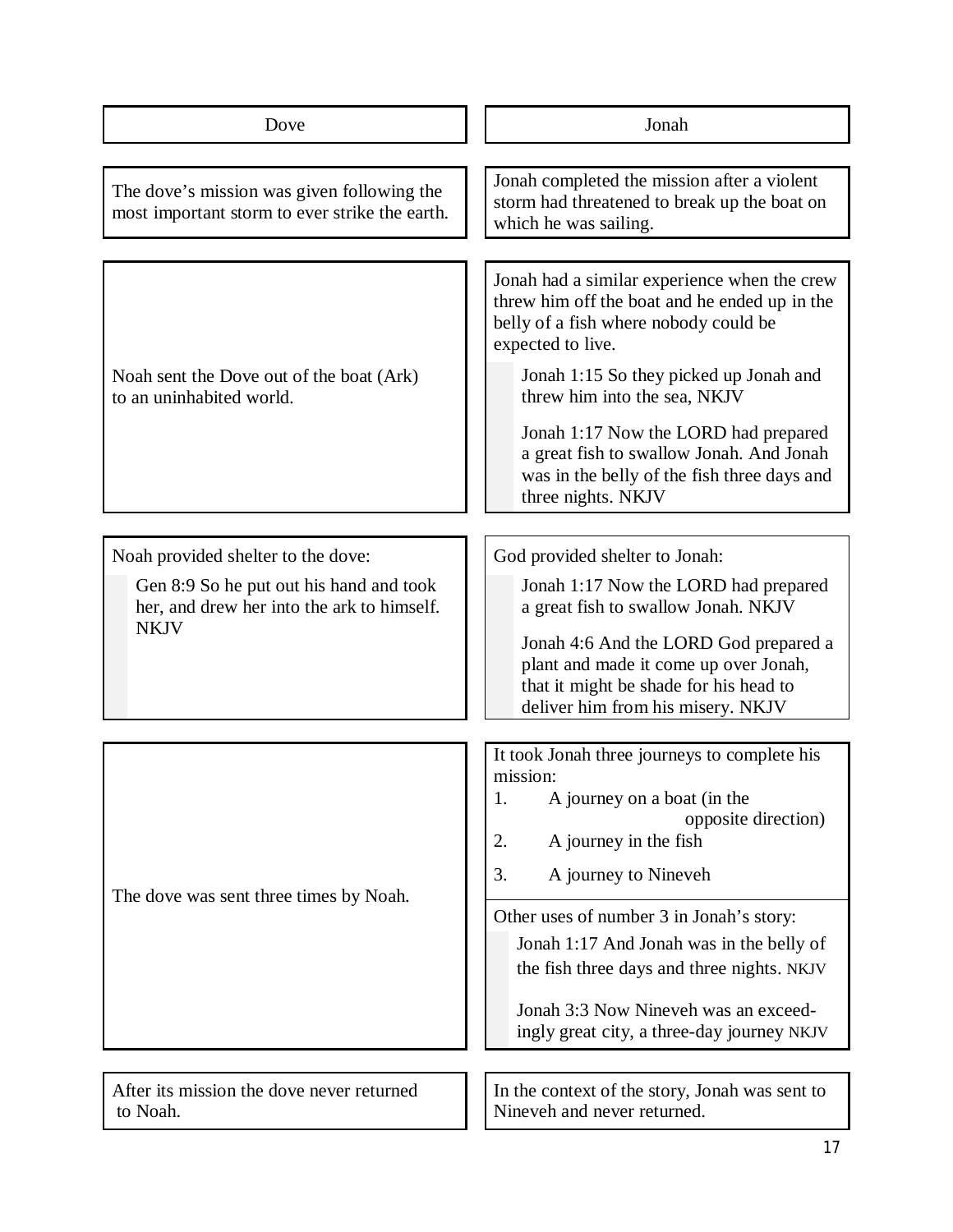There is a strong connection between Cain and Abel. They were brothers and we all know that Cain killed Abel. At first glance an equivalent connection is missing between Elijah and Jonah because we are under the impression that they lived at different times. But according to some Jewish sage this perception is wrong and there is a real tie between Elijah and Jonah. Jonah<sup>7</sup> is believed to be the son of the widow at Zarephath. This would mean that Jonah was the boy resuscitated by Elijah.

• 1 Kings 17:19-21 "Give me your son," Elijah replied  $\ldots$  Then he stretched himself out on the boy three times and cried to the LORD, "O LORD my God, let this boy's life return to him!" NIV

If this interpretation is valid we have a perfect symmetry between CAIN-ABEL and Elijah-Jonah.



 $^7$  In Jonah 1:1 Jonah is called the son of Amittai. (Amittai = true and therefore it could be said that Jonah was the **Son of the true**).

 $\overline{\phantom{a}}$ 

Now, after her son was resurrected the widow of Zarephath exclaimed to Elijah, "Now I know that you are a man of God and that the word of the LORD from your mouth is the truth." (ref 1 King 17:24) thus associating Elijah with the true. This prompted the Jewish sage to believe that Jonah ben amittai (Jonah son of the true) was the spiritual son of Elijah (man of true).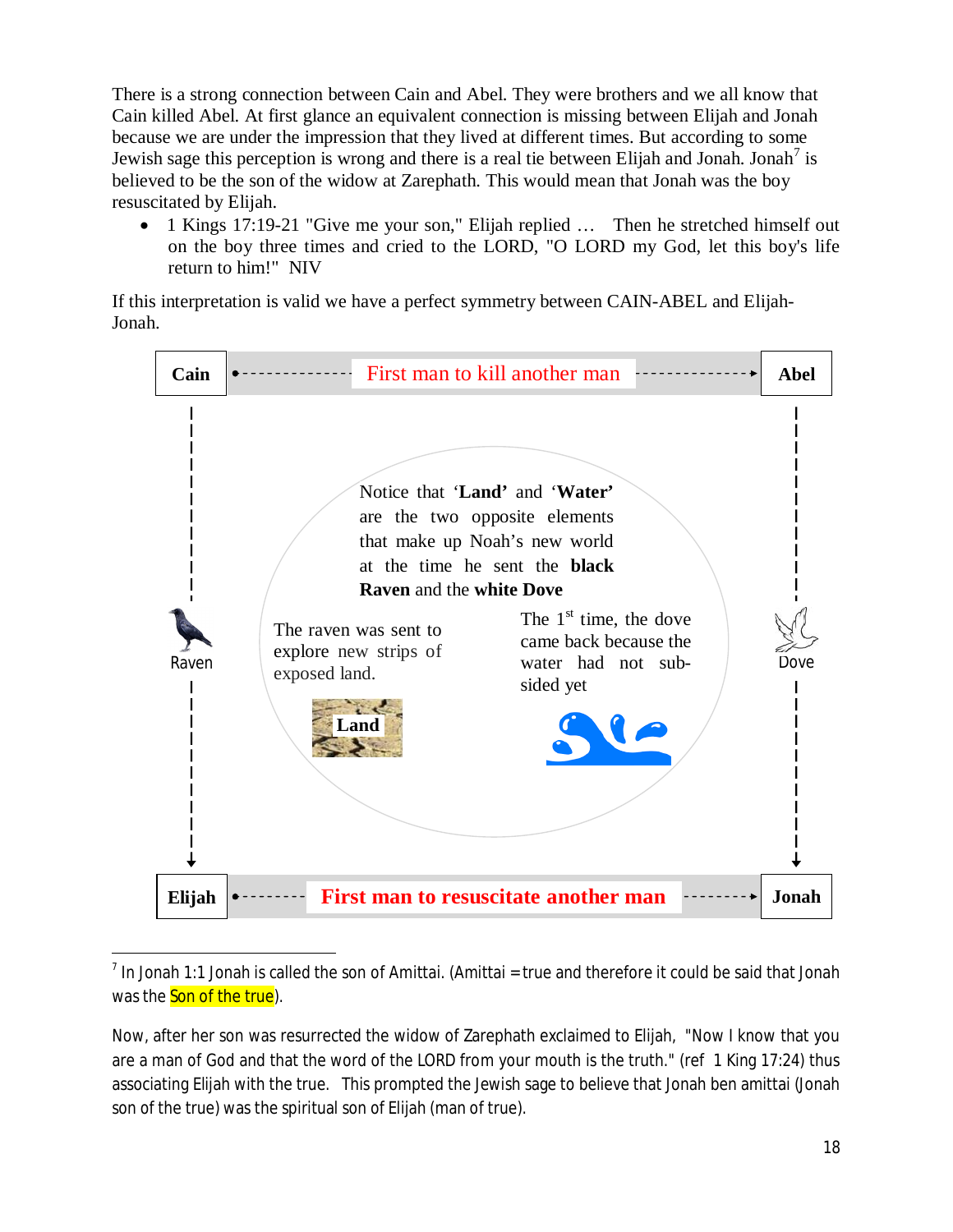## **Elijah and Jonah can be linked to two others names**

The two sequences initiated by Cain and Abel don't stop with Elijah and Jonah. The Bible gives us enough clues to extend each sequence with two more individuals. They are **John the Baptist** and Yeshua. This time, instead of the contrasting **black** raven and **white** dove, we are going to use **Land** & **Water** (solid state versus liquid state) to establish the connection with these two new people.

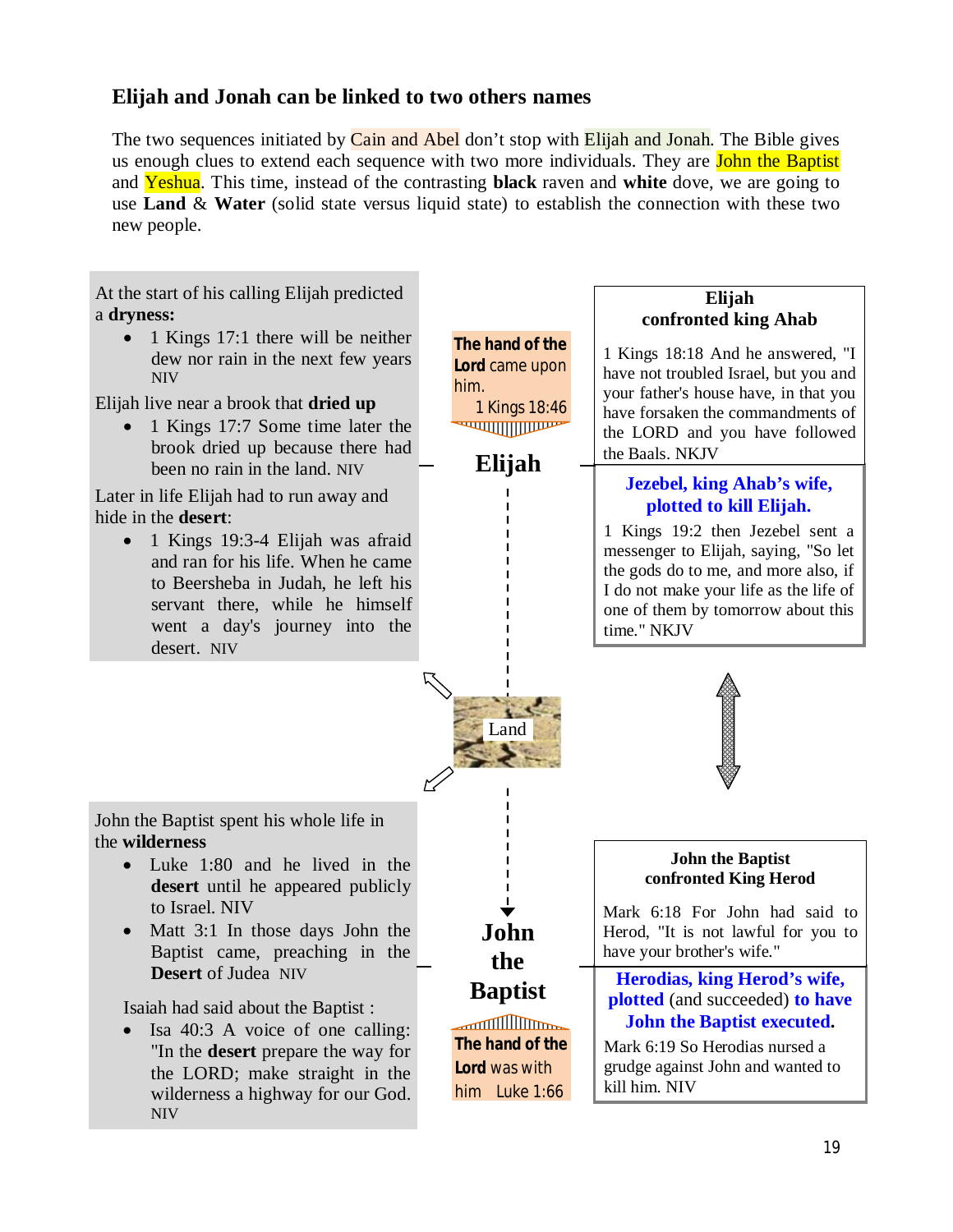## **Elijah**

Special clothing

2 Kings 1:8 "He was a man with a garment of hair and with a leather belt around his waist."

| Sent and hunted                                                                    |  |
|------------------------------------------------------------------------------------|--|
| 1 Kings 18:36-37 let it be known this day that You then are God in Israel and I am |  |
|                                                                                    |  |
| are God in Israel and I am                                                         |  |

Your servant, and that I have done all these things

at Your word.

1 Kings 18:10 there is no nation or kingdom where my master has not sent someone to hunt for you; NKJV

## Theophany

1 Kings 19:11 The LORD said, "Go out and stand on the mountain in the presence of the LORD, for the LORD is about to pass by."

## **John the Baptist** was the Elijah to come.

Luke 1:17 And he will go on before the Lord, in the spirit and power of Elijah, to turn the hearts of the fathers to their children and the disobedient to the wisdom of the righteous-to make ready a people prepared for the Lord."

Mal 4:5 "See, I will send you the prophet **Elijah** before that great and dreadful day of the LORD comes



Matt 17:12-13 But I tell you, Elijah has already come, and they did not recognize him, but have done to him everything they wished. … Then the disciples understood that he was talking to them about **John the Baptist**.

| Mark 1:6 John<br>wore clothing<br>made of camel's<br>hair, with a<br>leather belt<br>around his waist, | Mal 3:1 I will send my<br>messenger [John Baptist],<br>who will prepare the way<br>before me. | Matt 3:5 Then<br>Jerusalem, all<br>Judea, and all the<br>region around<br>the Jordan went<br>out to him NKJV | Matt 3:16 At that<br>heaven<br>moment<br>opened, and<br>was<br>[John<br>the<br>he<br>Baptist]<br>saw the<br>Spirit of God |  |
|--------------------------------------------------------------------------------------------------------|-----------------------------------------------------------------------------------------------|--------------------------------------------------------------------------------------------------------------|---------------------------------------------------------------------------------------------------------------------------|--|
| Special<br>clothing                                                                                    | Sent & Look for                                                                               |                                                                                                              | Theophany                                                                                                                 |  |
| <b>John the Baptist</b>                                                                                |                                                                                               |                                                                                                              |                                                                                                                           |  |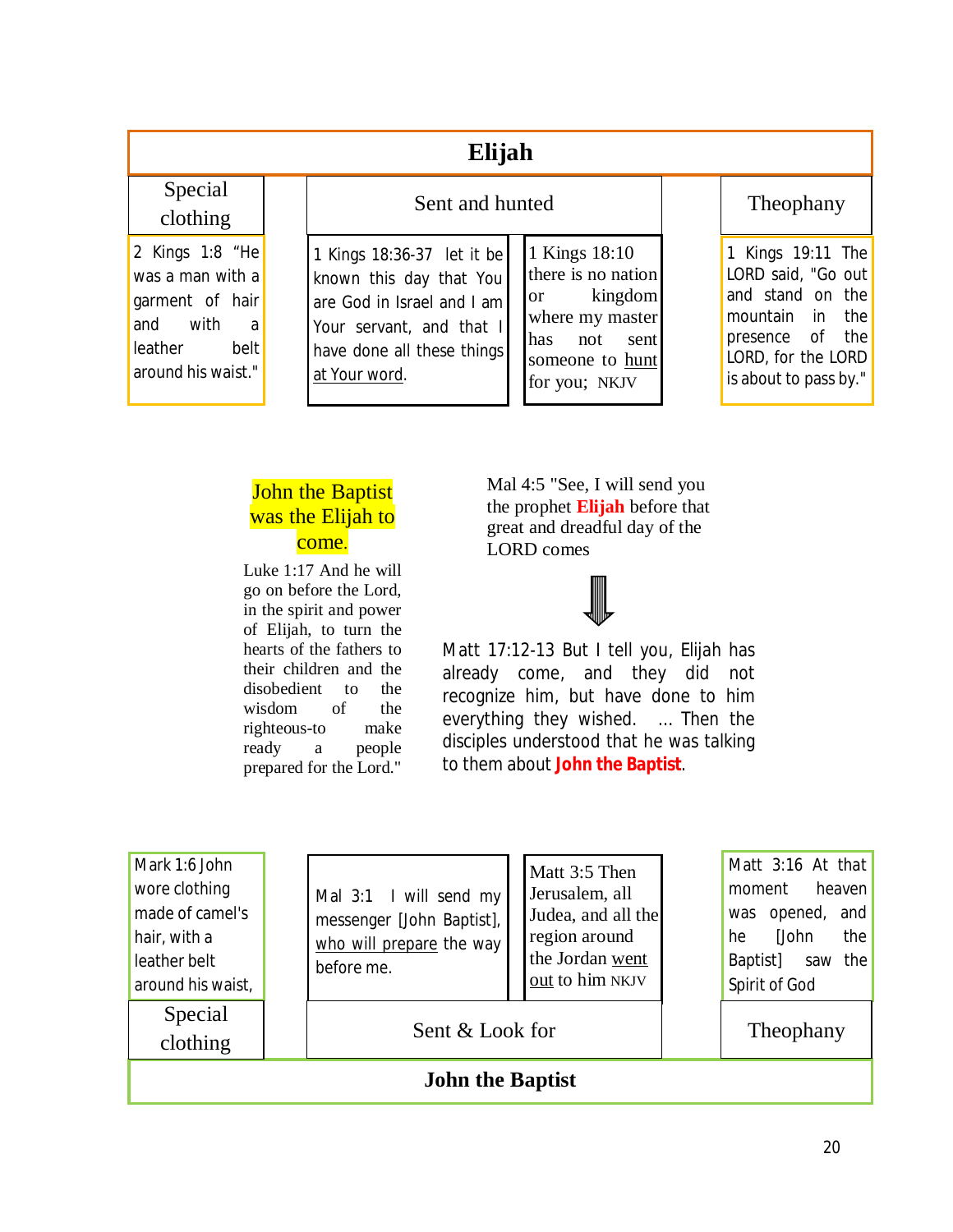

Yeshua was the messianic figure who had been typified by Jonah.

 $\bullet$  Luke 11:30 For as Jonah was a sign to the Ninevites, so also will the Son of Man be to this generation. NIV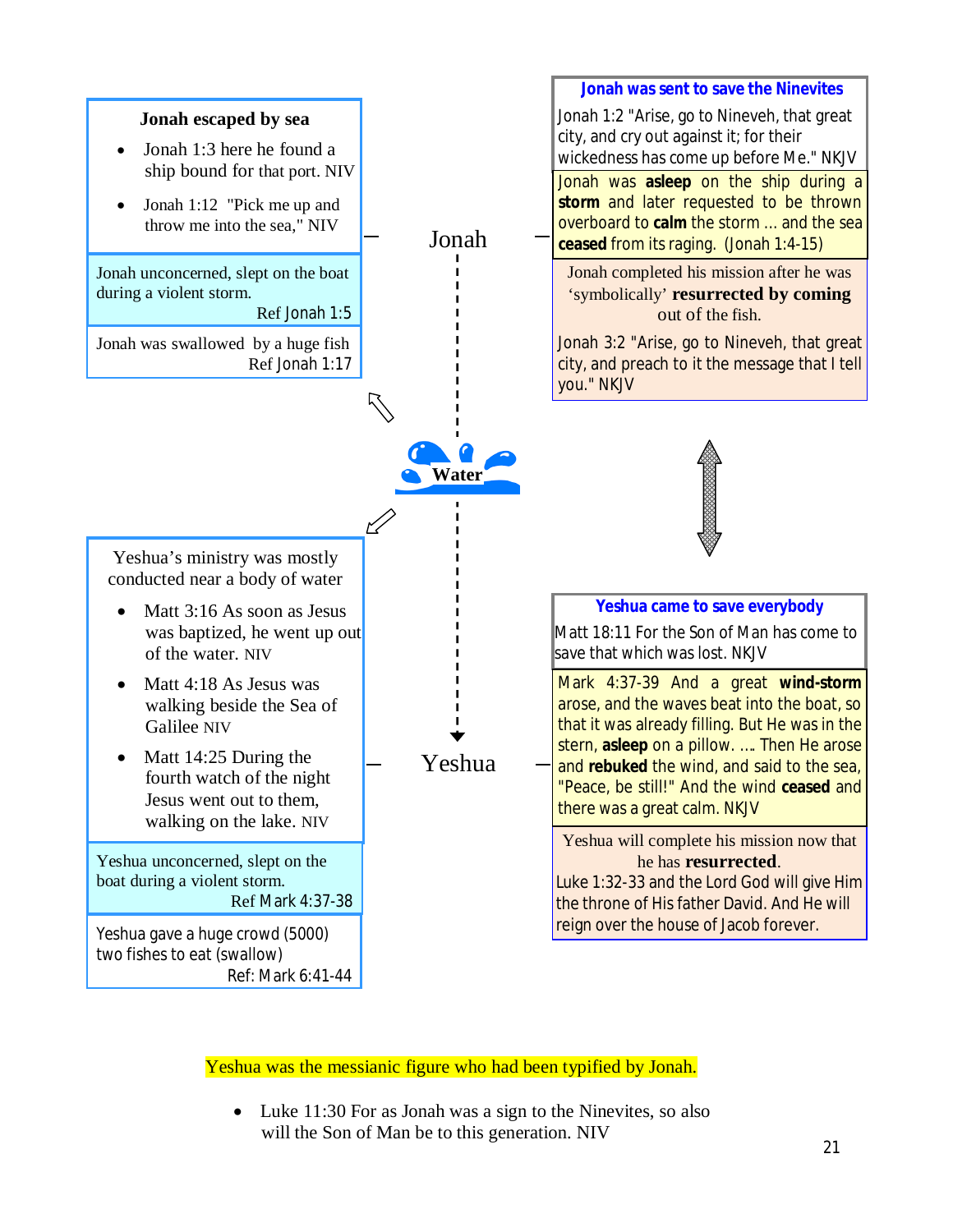## Jonah

## An innocent man

Jonah 1:14 Do not hold us accountable for killing an innocent man, for you, O LORD, have done as you pleased."

| Coming out       | Calming        |
|------------------|----------------|
| of the water     | the storm      |
| And the          | "Pick me up    |
| LORD com-        | and throw me   |
| manded the       | into the sea," |
| fish, and it vo- | he replied,    |
| mited Jonah      | and it will"   |
| onto dry land.   | become calm.   |
| Jonah $2:10$     | Jonah $1:12$   |

Jonah 1:10-12 … (They knew he was running away from the LORD, because he had already told them so.) … "Pick me up and throw me into the sea," he replied, "and it will become calm. I know that it is my fault that this great storm has come upon He accepted to die to make other people perish

you."

## The 3 day link

But none will be given it except the sign of the prophet Jonah. For as Jonah was three days and three nights in the belly of a huge fish, so the Son of Man will be three days and three nights in the heart of the earth. (Matt 12:39-41)

## The '40' link

The men of Nineveh will stand up at the judgment with this generation and condemn it; for they repented at the preaching of Jonah, and now one greater than Jonah is here. (Matt 12:41)

Jonah told (ref Jonah 3:4) the Ninevites that they had 40 days. They repented and were saved. Yeshua was sent to tell the people about the kingdom of God, they didn't listen and killed him. Jerusalem was destroyed 40 years later.

| Matt 27:4 "I [Judas] have<br>sinned," he said, "for I have<br>betrayed innocent blood."<br>Matt 27:19 While Pilate was<br>sitting on the judge's seat, his<br>wife sent him this message:<br>"Don't have anything to do<br>with that innocent man, |  | As soon as<br>Jesus was<br>baptized, he<br>went up out of<br>the water $[to]$<br>the dry land].<br>Matt 3:16 | He got<br>up,<br>rebuked<br>the<br>wind and said<br>to the waves,<br>"Quiet!<br>Be<br>still!"<br><b>Mark 4:39</b> |  | Matt 20:28 just as the Son of<br>Man did not come to be<br>served, but to serve, and to<br>give his life as a ransom for<br>many." |
|----------------------------------------------------------------------------------------------------------------------------------------------------------------------------------------------------------------------------------------------------|--|--------------------------------------------------------------------------------------------------------------|-------------------------------------------------------------------------------------------------------------------|--|------------------------------------------------------------------------------------------------------------------------------------|
| An innocent man                                                                                                                                                                                                                                    |  | Coming out<br>of the water                                                                                   | Calming<br>the storm                                                                                              |  | He accepted to die<br>to save other people                                                                                         |
| Yeshua                                                                                                                                                                                                                                             |  |                                                                                                              |                                                                                                                   |  |                                                                                                                                    |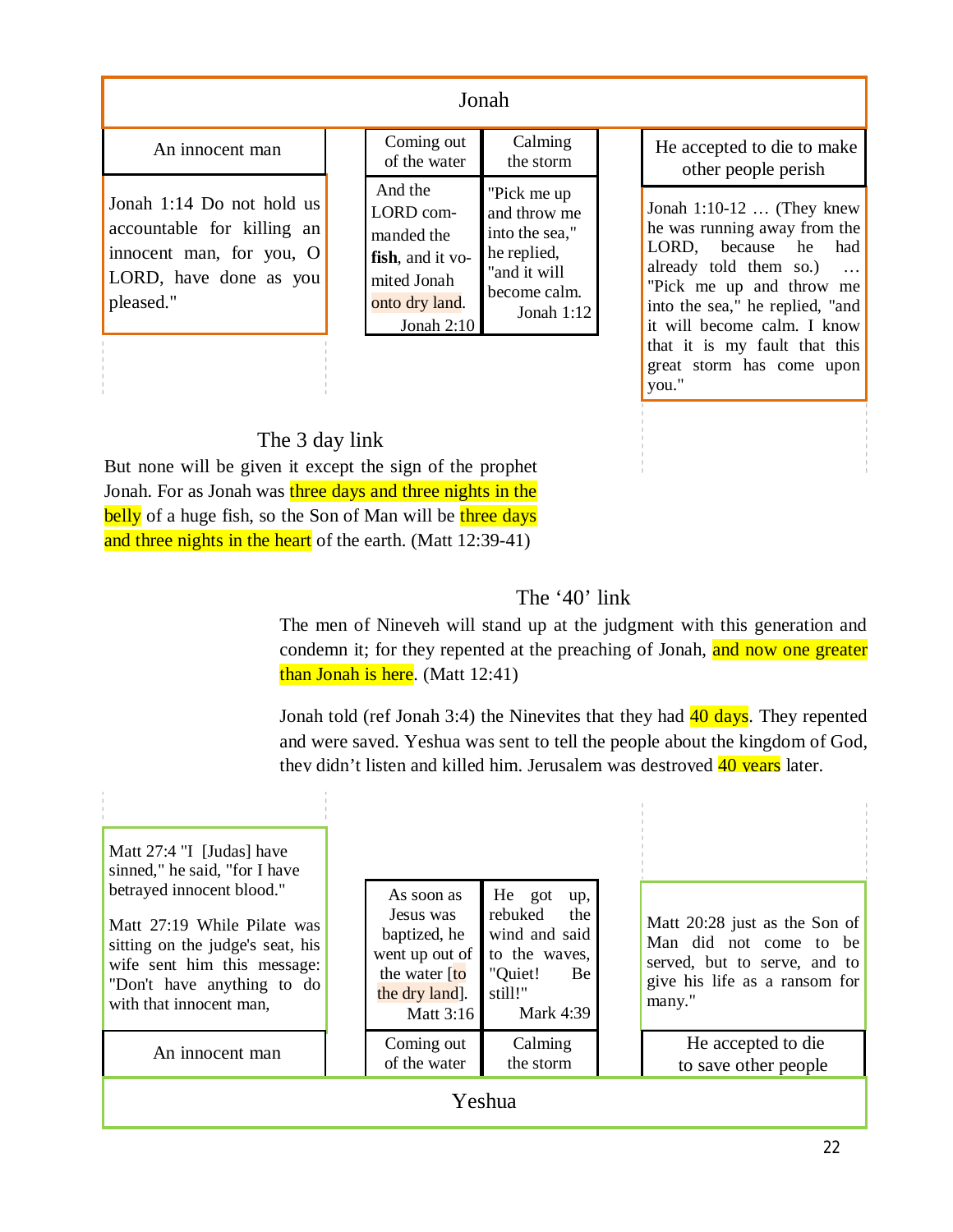## An extraordinary group of people

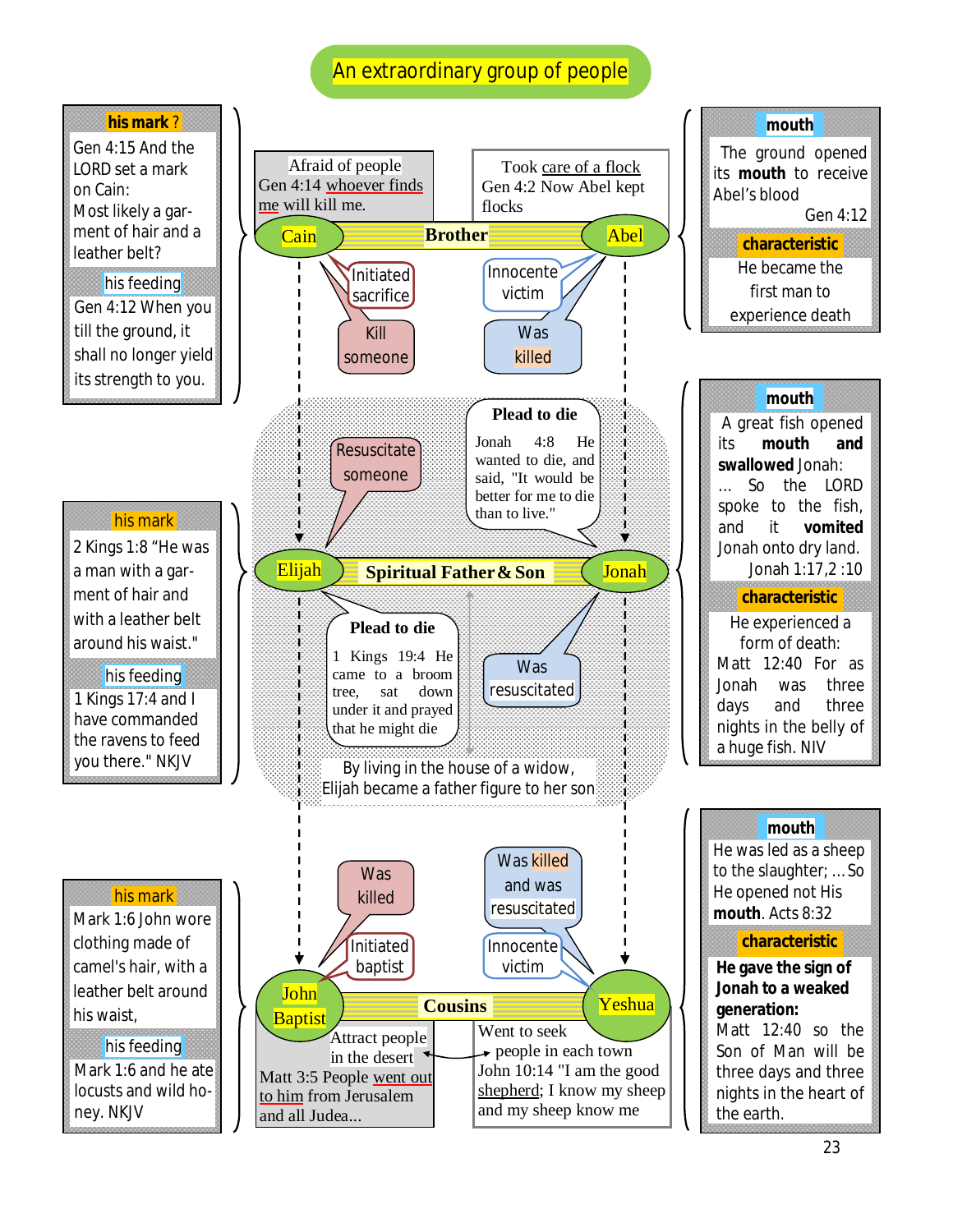We have found six prominent individuals and we have represented them in a table of two columns. These individuals share many interesting characteristics but, so far, grouping them together doesn't give us a sense of purpose.

In the next few pages an additional layer of information will be exposed. It will be seen that each column of the previous table depicts an independent 'theme'.



The six biblical figures have an important role to play after all. Each one personifies one of the three successive stages



of the two themes **REPENTANCE** and **FORGIVENESS** that are associated with the columns. Let's see how it is done...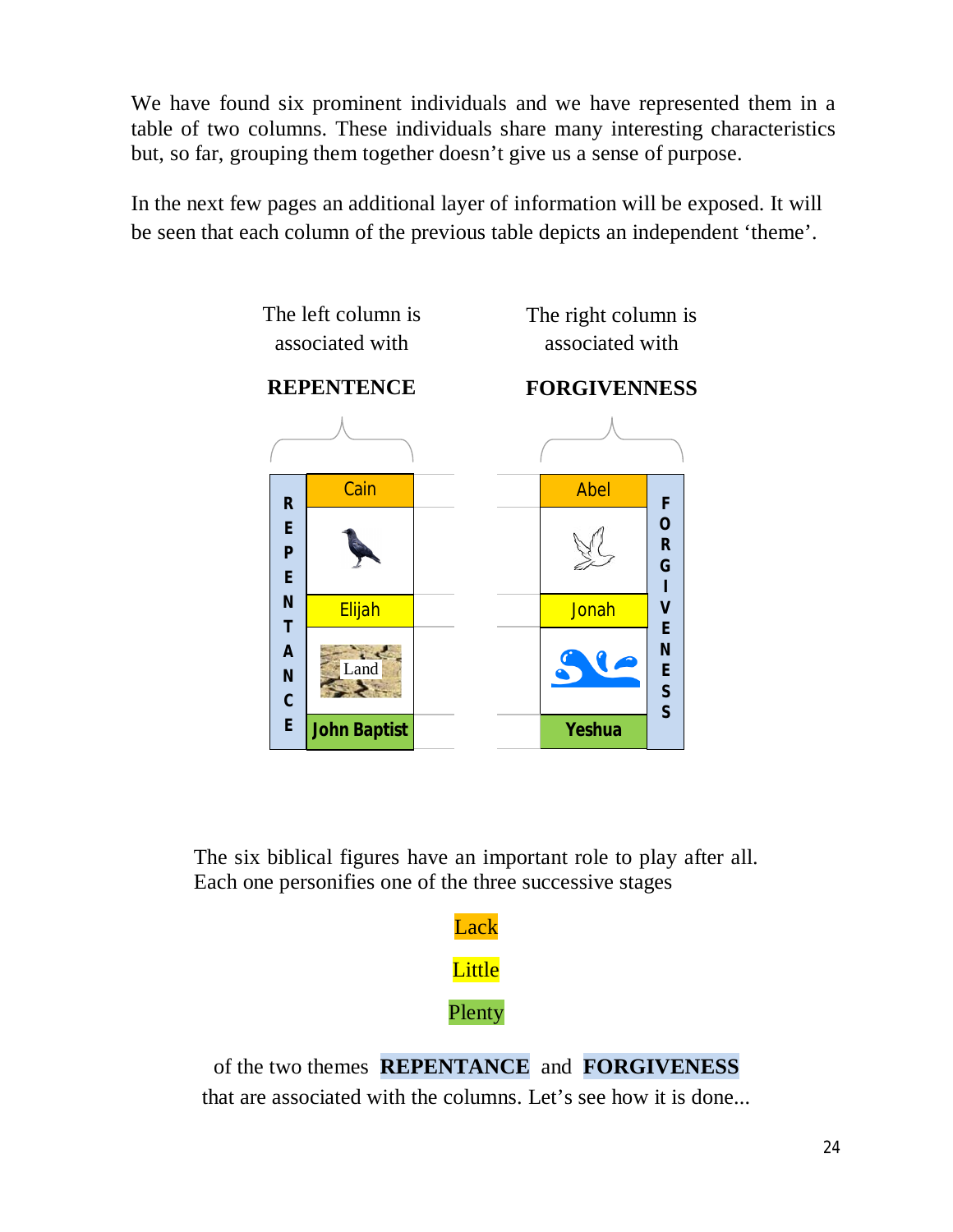

Cain felt the anguish of **being** alienated [**separated**] from God and the land

Gen 4:13-14 And Cain said to the LORD, "My punishment is greater than I can bear! Surely You have driven me out this day from the face of the ground; I shall be hidden from Your face; NKJV

He introduced 'Sacrifice offering'

to repentance.

- Matt  $3:11$ "I baptize you with water for repentance.
- Luke 3:8 Produce fruit in keeping with repentance.

repentance

P l e n t y

The 'unborn' John Baptist' re-'baptiste'

He introduced

joiced at **being close** to the son of God.

**John the Baptist**

Luke 1:44 For indeed, as soon as the voice of your greeting sounded in my ears, the babe leaped in my womb for joy. NKJV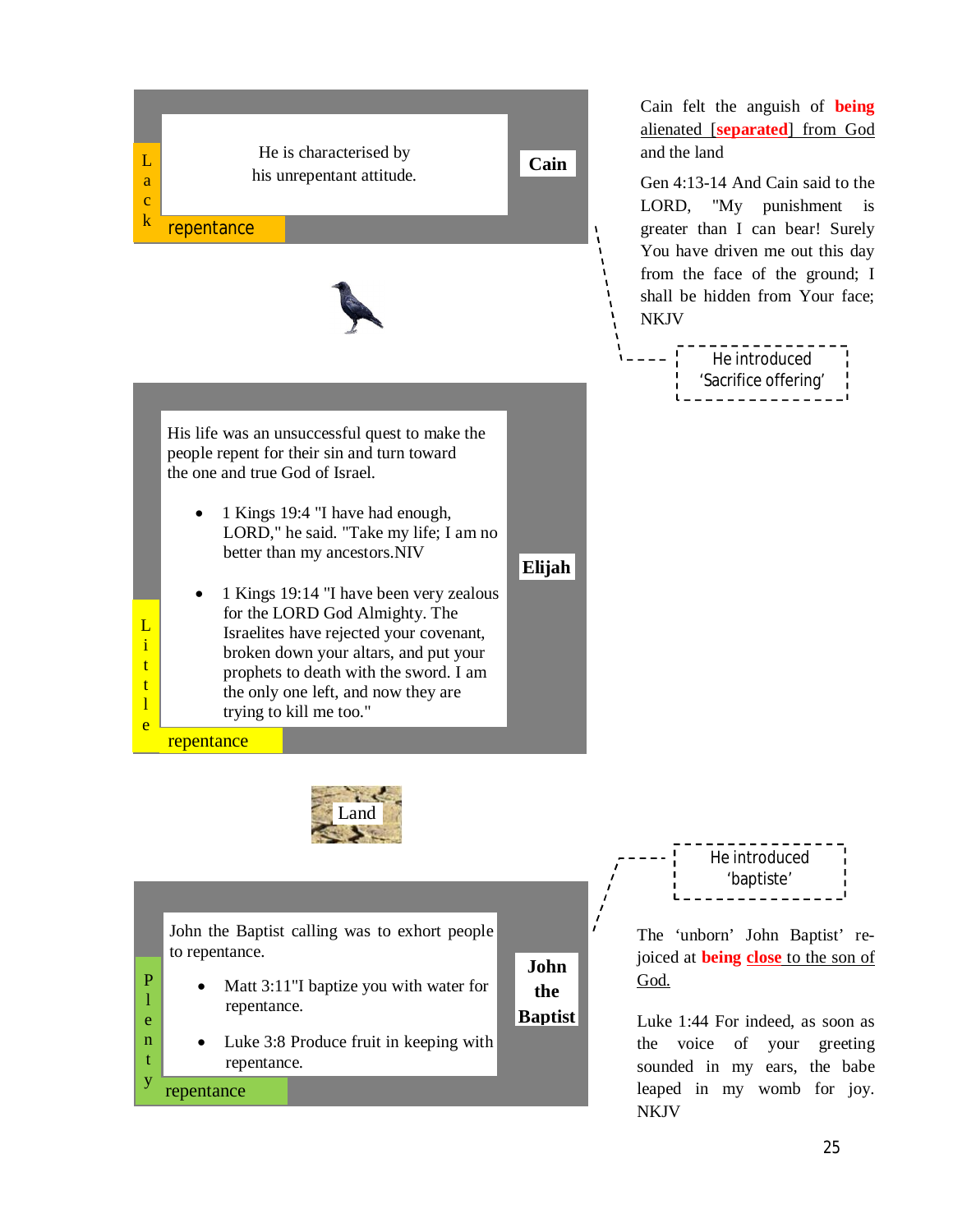Abel was the first human to be murdered. His blood was crying for justice and vengeance.

Note: Cain was afraid that anybody who found him would try to kill him (anticipating

**Abel**

**Jonah**

#### **L** the people's **absence** of **forgiveness** ).

• Gen  $4:14$  and whoever finds me will kill me. NIV

forgiveness

**a c k**

**L i t t l** 



While Jonah is characterized by his love for Israel he stubbornly resisted delivering God's message fearing that the people of Ninerveh would repent and obtain forgiveness.

- $\bullet$  Jonah 4:1-2 But Jonah was greatly displeased and became angry. He prayed to the LORD, "O LORD, is this not what I
- said when I was still at home? That is why
- I was so quick to flee to Tarshish. I knew
- that you are a gracious and compassionate God, slow to anger and abounding in love,
- 
- a God who relents from sending calamity.
- **e** forgiveness



One of the main teachings of his ministry was about forgiveness. He even gave his life so that every sinner would be forgiven.

- Matt 9:6 But so that you may know that the Son of Man has authority on earth to forgive sins
- $\bullet$  Matt 26:28 this is my blood of the covenant, which is poured out for many for the forgiveness of sins. **Yeshua**

• Acts 10:43 All the prophets testify about him that everyone who believes in him receives forgiveness of sins through his name." **l e n t** 

forgiveness

**P**

**y**

#### Abel's **blood spilled on the ground**. (crying for vengence)

Gen 4:10 Listen! Your brother's blood cries out to me from the ground.

#### Yeshua's **blood was received in heaven**

Heb 9:12 but he entered the Most Holy Place once for all by his own blood,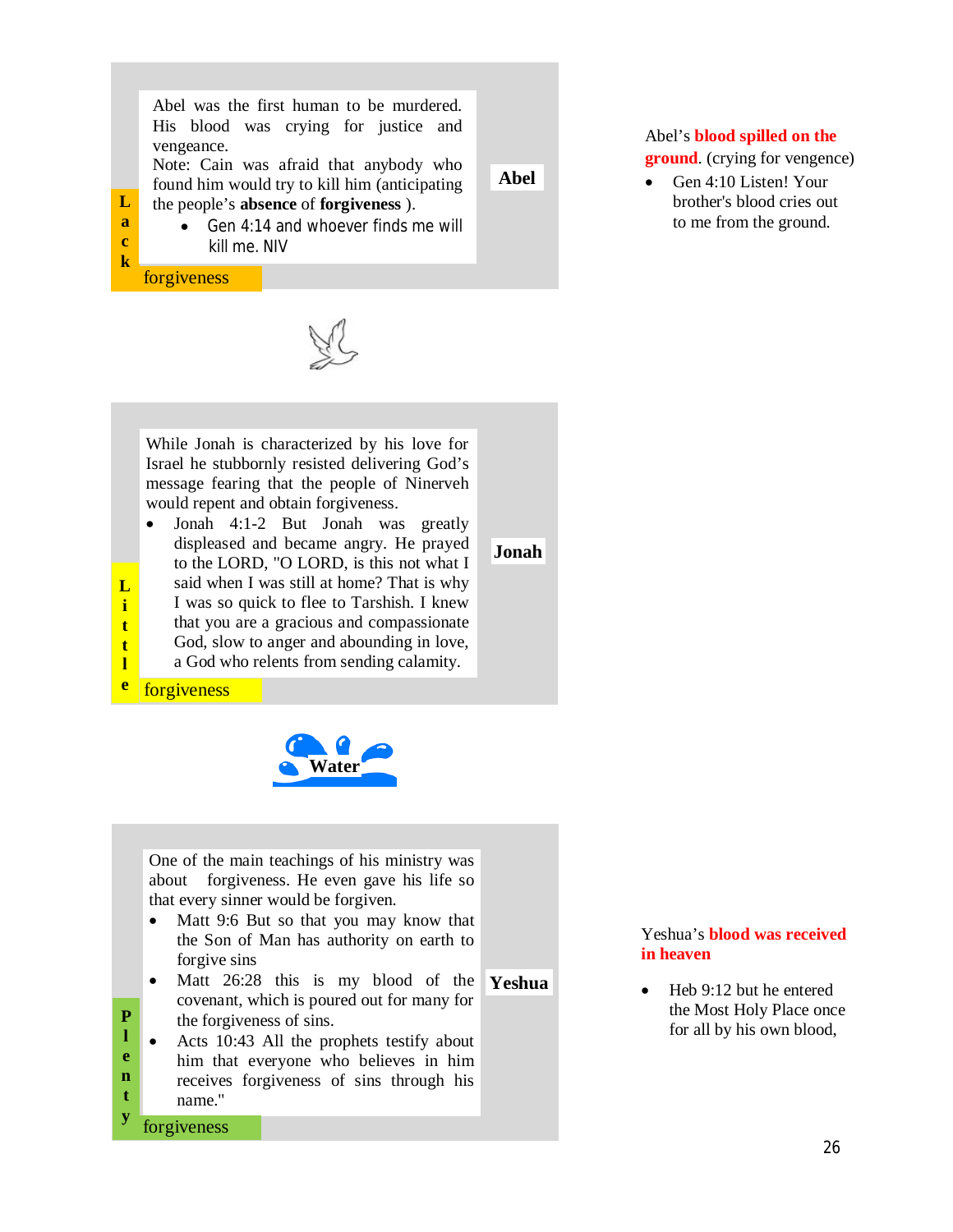With the next transformation of the table of six biblical figures, we are going to highlight a path. The boundaries of the path show the three stages progression of the double motifs: Repentance and Forgiveness. At the origin of the path the double motifs is completely negated but it become totally dominant at the end.



How should we call a path whose origin highlights a lack of Repentance and forgiveness but is characterized by an abundance<sup>8</sup> of each at its end? Could it be called a **road to redemption**?

 $\overline{a}$ 

<sup>&</sup>lt;sup>8</sup> Luke 24:46-49 He told them, "This is what is written: The Christ will suffer and rise from the dead on the third day, and **repentance** and **forgiveness** of sins will be preached in his name to all nations, beginning at Jerusalem. You are witnesses of these things. NIV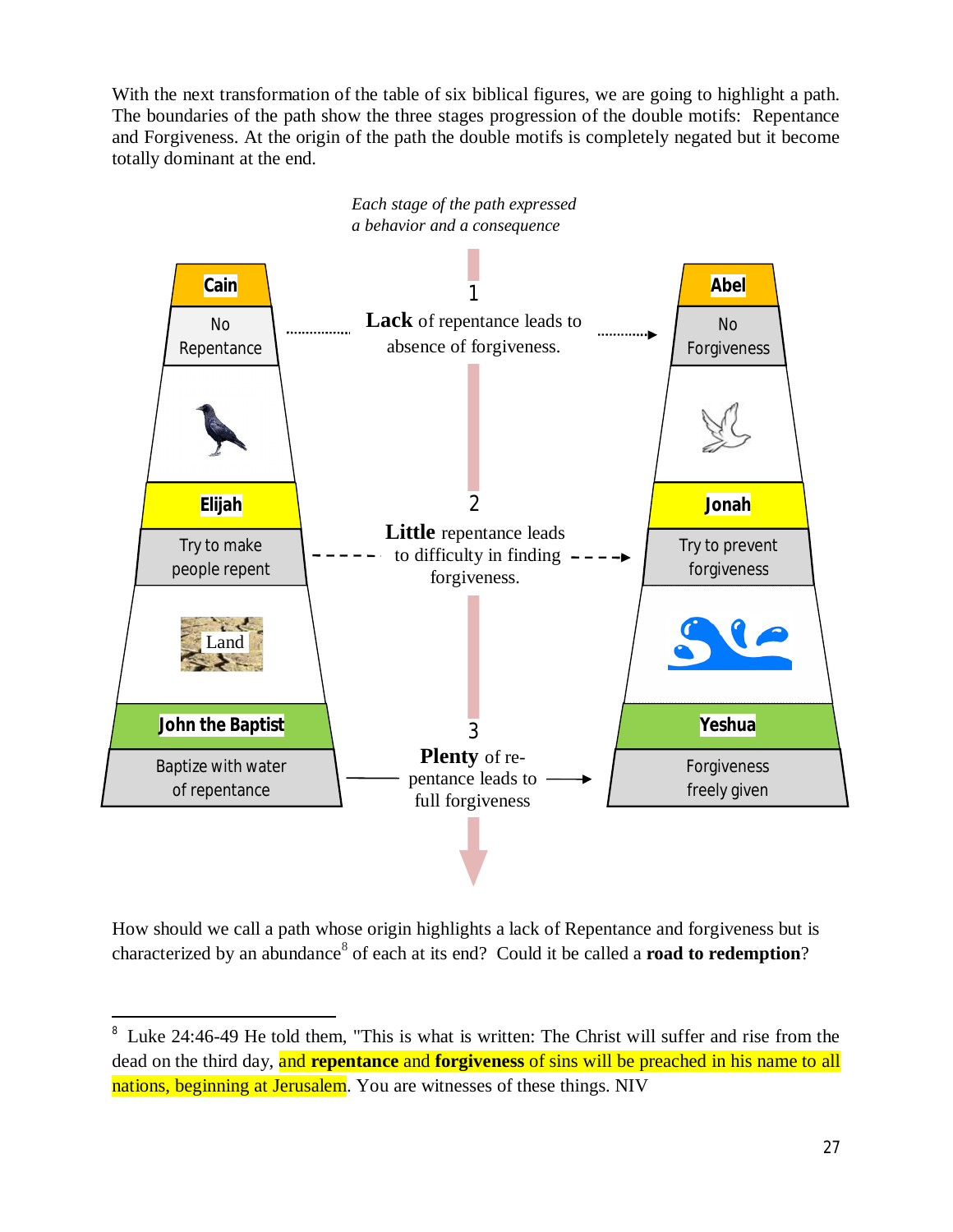Notice that the story of Cain and Abel, the first individuals in the construction of the path, is told immediately after the expulsion from Eden.

Unfortunately the expulsion from Eden is also characterized by several losses for humanity:

Lost of proximity with God. It was replaced by Temple's sacrifice and high priest

• Gen 3:8 And they heard the sound of the LORD God walking in the garden in the cool of the day, NKJV

Lost of freedom. Men would have to endure the bondage of the law.

Gal 5:1 Stand fast therefore in the liberty by which Christ has made us free, and do not be entangled again with a yoke of bondage. NKJV

Lost of eternal life.

• Gen 3:22-23 And now, lest he put out his hand and take also of the tree of life, and eat, and live forever"-- 23 therefore the LORD God sent him out of the garden of Eden NKJV

Notice that the death of Yeshua, the last individual in the construction of the path, is viewed as a ransom, requested to pay the debt contracted in Eden.

- Mark 10:45 For even the Son of Man did not come to be served, but to serve, and to give His life a ransom for many." NKJV
- 1 Tim 2:5-6 the Man Christ Jesus, who gave Himself a ransom for all, NKJV

By paying the ransom Yeshua obtained for us

A better intermediary between us and God.

• Heb 8:1-3 We have such a High Priest, who is seated at the right hand of the throne of the Majesty in the heavens, a Minister of the sanctuary and of the true tabernacle which the Lord erected, and not man. NKJV

The freedom to worship in any place

• John 4:20-22 Our fathers worshiped on this mountain, and you Jews say that in Jerusalem is the place where one ought to worship." Jesus said to her, "Woman, believe Me, the hour is coming when you will neither on this mountain, nor in Jerusalem, worship the Father. NKJV

Eternal life

John 5:24 "Most assuredly, I say to you, he who hears My word and believes in Him who sent Me has everlasting life, and shall not come into judgment, but has passed from death into life. NKJV

The path to mankind spiritual 'redemption' shows that 'Repentance' and 'Forgiveness' are the only way for each individual to enter the **Kingdom of God** and obtain **eternal life.**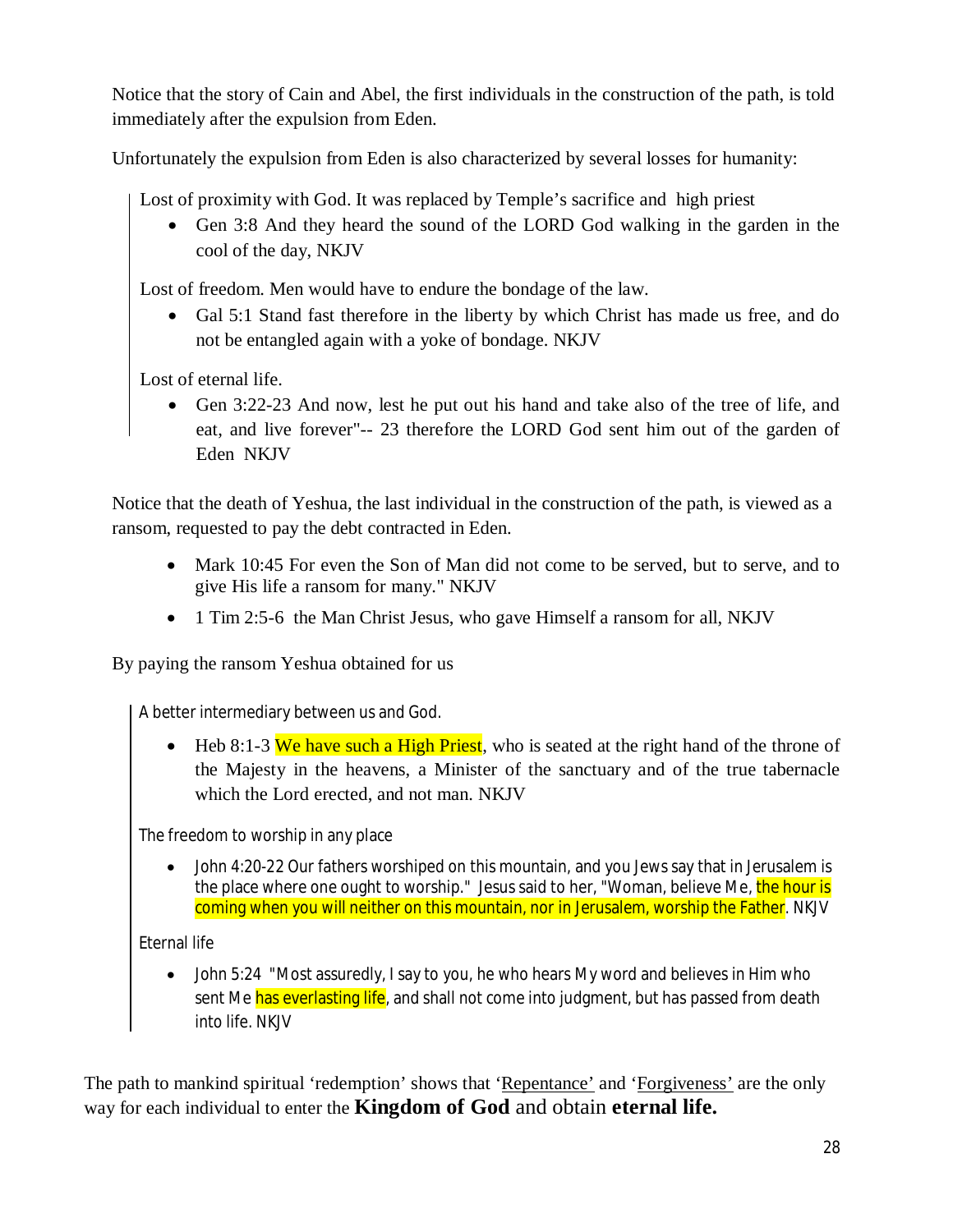

- John 3:16 For God so loved the world that He gave His only begotten Son, that whoever believes in Him should not perish but have lasting life. NKJV
- John 6:51-52 I am the living bread which came down from heaven. If anyone eats of this bread, he will live forever; and the bread that I shall give is My flesh, which I shall give for the life of the world." NKIV